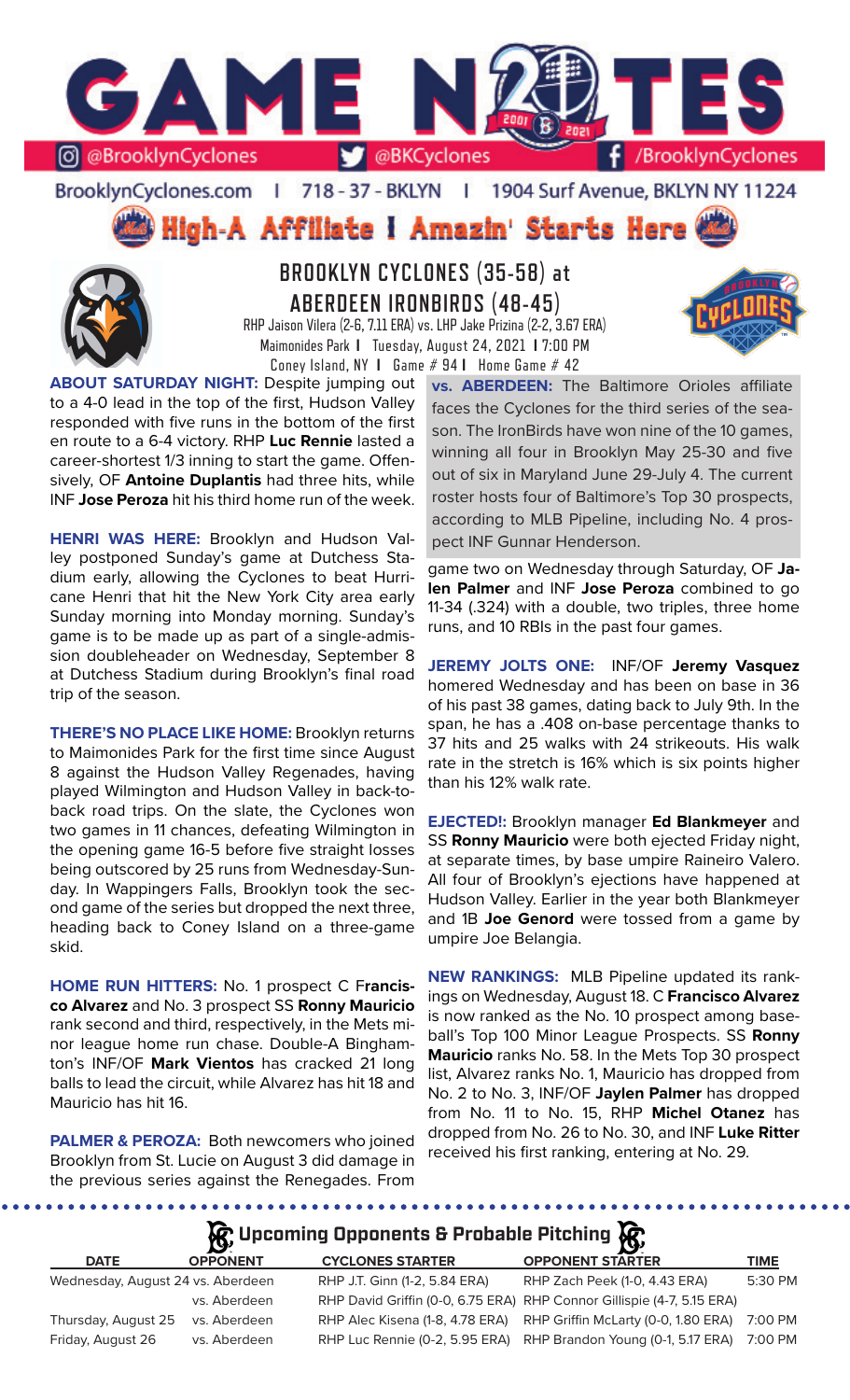| <b>AUGUST 24 VS ABERDEEN</b> | <b>STARTING PITCHER</b>      |                                                                        | <b>PAGE 2</b> |
|------------------------------|------------------------------|------------------------------------------------------------------------|---------------|
| $\mathbf{G}$                 | # 39                         | <b>JAISON VILERA</b>                                                   | <b>RHP</b>    |
|                              | Height: 6-0                  | Weight: 188                                                            |               |
|                              | <b>Bats: Right</b>           | <b>Throws: Right</b>                                                   |               |
|                              | Date of Birth: June 19, 1997 | Age: 24                                                                |               |
|                              | Hometown: Caracas, Venezuela |                                                                        |               |
|                              |                              | <b>How Obtained:</b> Signed as an international free agent, $11/10/15$ |               |
|                              |                              |                                                                        |               |

**LAST TIME OUT:** Vilera struck out five over five, allowing two runs on five hits with one walk. He allowed one home run to Mickey Gasper and departed with a 2-1 deficit.

**LAST THREE ARE PRETTY:** Vilera has held opponents to three earned runs over his past three starts, covering 13.2 innings (1.98 ERA). There have been two starts against Hudson Valley and one against Wilmington during the streak.

**STARTS WITH HOME RUN:** Vilera has a 9.44 ERA (43 earned runs in 41 innings) in games where he gives up a home run.

**STARTS WITHOUT HOME RUN:** Vilera has a 3.14 ERA (10 earned runs in 28.2 innings) in games where he does not give up a home run.

**HOME RUN HAPPY:** Vilera has surrendered 19 home runs this season which a career-high 19 home runs in just 69.2 innings. In fact, prior to this season, Vilera had allowed 12 home runs over the first four years of his career (2016-2019).

**WELCOME BACK:** Vilera puts on a Cyclones uniform for the third season as a pro. The right hander spent 2018 and parts of 2019 with the Cyclones. With Brooklyn in 2018, he was named a Baseball America Short-Season All-Star and a New York-Penn League Mid-Season All-Star.

**FREQUENT FLYER:** Pitched for four different Mets affiliates in 2019...Started the year with Columbia (A) and made four outings...Threw a long relief outing for St. Lucie (A+) piggybacking behind Ervin Santana before joining Brooklyn in June...Made a spot start for Binghamton (AA) on June 26, 2019.

**NYPL STUD:** Turned in an immaculate 2018 campaign with the Cyclones, earning an NYPL All-Star and *Baseball America* Short-Season All-Star nods with a league-leading 1.83 earned run average...Fanned 78 in 73.2 innings, allowing three earned runs or fewer in 12 of 13 starts.

**CARACAS KID:** Hails from the capital and largest city in Venezuela...A city of more than 1.9 million people.

| <b>Brooklyn Cyclones</b> |            |            |     |   |                |                |                |                |                |            |
|--------------------------|------------|------------|-----|---|----------------|----------------|----------------|----------------|----------------|------------|
| <b>DATE</b>              | <b>OPP</b> | <b>DEC</b> | IP  | н | R              | ER             | BB             | κ              | <b>HR</b>      | <b>AVG</b> |
| 8/17                     | @HV        |            | 5.0 | 5 | $\overline{2}$ | $\overline{2}$ | 1              | 5              | 1              | .292       |
| 8/10                     | @ WIL      |            | 3.0 | 0 | 0              | 0              |                | 2              | 0              | .295       |
| 8/3                      | <b>HV</b>  | L          | 5.2 | 6 | 2              | 1              |                | 6              | 0              | .305       |
| 7/27                     | @JS        |            | 4.2 | 7 | 5              | 5              | O              | 3              | 1              | .311       |
| 7/20                     | <b>WIL</b> | W          | 5.0 | 6 | 4              | 4              | 2              | 3              | 0              | .307       |
| 7/13                     | JS         |            | 5.0 | 3 | $\Omega$       | 0              |                | 3              | 0              | .305       |
| 7/6                      | @HV        |            | 4.0 | 8 | 5              | 5              |                | 2              | 3              | .317       |
| 6/30                     | @ ABD      | W          | 5.0 | 5 | 3              | 3              |                | 1              | 0              | .303       |
| 6/22                     | <b>JS</b>  | L          | 2.2 | 7 | $\overline{7}$ | $\overline{7}$ | 3              | 2              | $\overline{2}$ | .310       |
| 6/16                     | @ WIL      |            | 5.0 | 4 | $\overline{2}$ | $\overline{2}$ |                | 2              | $\Omega$       | .288       |
| 6/11                     | HV         | L          | 3.2 | 7 | 7              | 6              | 3              | 3              | $\overline{2}$ | .304       |
| 6/4                      | $@$ JS     |            | 4.2 | 5 | 4              | 4              | O              | $\overline{7}$ | 4              | .290       |
| 5/27                     | <b>ABD</b> | L          | 4.1 | 6 | 5              | 3              | 3              | 5              | 1              | .301       |
| 5/20                     | <b>HV</b>  | L          | 5.0 | 3 | 3              | $\overline{2}$ | $\overline{2}$ | 3              | 1              | .296       |
| 5/15                     | @GVL       |            | 4.0 | 4 | 4              | 4              | $\Omega$       | 7              | 2              | .371       |
| 5/7                      | @ASH       | L          | 3.0 | 9 | 9              | 7              | 3              | 3              | 2              | .500       |
|                          |            |            |     |   |                |                |                |                |                |            |

**2021 GAME-BY-GAME**

| $K\%$                                   | BB%     | HR/9          |  |  |  |  |
|-----------------------------------------|---------|---------------|--|--|--|--|
| 17.8%                                   | $7.2\%$ | 2.45          |  |  |  |  |
| <b>BABIP</b>                            | GB%     | <b>FIP</b>    |  |  |  |  |
| .306                                    | 45.1%   | 5.42          |  |  |  |  |
| <b>VILERA'S SEASON AND CAREER HIGHS</b> |         |               |  |  |  |  |
| <i>.</i>                                |         | $\sim$ $\sim$ |  |  |  |  |

| 2021 Season                 |                              | Career                          |
|-----------------------------|------------------------------|---------------------------------|
| 7 (2x, 6/4 at Jersey Shore) | <b>Strikeouts</b>            | 9 (3x, 5/4/21 at Asheville)     |
| None                        | <b>Double Digit K Games</b>  | None                            |
| 9 (5/7 at Asheville)        | <b>High Hits, Game</b>       | 9 (5/4/21 at Asheville)         |
| 4 (6/4 at Jersey Shore)     | <b>High HR, Game</b>         | 4 (6/4/21 at Jersey Shore)      |
| 9 (5/7 at Asheville)        | <b>High Runs, Game</b>       | 9 (5/4/21 at Asheville)         |
| 3 (5/7 at Asheville)        | <b>High Walks, Game</b>      | 4 (7x, 7/19/19 vs. Mahon. Val.) |
| 5 (5/20 vs. Aberdeen)       | <b>Innings Pitched, Game</b> | 7 (8x, 8/20/18 at Tri-City)     |
| None                        | <b>Complete Games</b>        | 7/17/17 v. GCL Nats (7 IP)      |
| None                        | <b>Shutouts</b>              | 7/17/17 v. GCL Nats (7 IP)      |

|                 |                | <b>CATCHER ERA</b>                                    |            |     |         |
|-----------------|----------------|-------------------------------------------------------|------------|-----|---------|
| <b>NAME</b>     | G              | ER                                                    | <b>INN</b> |     | ERA     |
| Alvarez         | 36             | 171                                                   | 274.2      |     | 5.60    |
| Campos          | 1              | 6                                                     | 8          |     | 6.00    |
| Gaddis          | 5              | 12                                                    | 43         |     | 2.51    |
| Mena            | 21             | 75                                                    | 156        |     | 4.33    |
| Senger          | 9              | 44                                                    | 81         |     | 4.89    |
| Uriarte         | 21             | 82                                                    | 159.1      |     | 4.63    |
|                 |                | <b>CYCLONES STARTING PITCHER BREAKDOWN</b>            |            |     |         |
| <b>STARTER</b>  |                | <b>GS Quality StartsRun SupportRS/Start BC Record</b> |            |     |         |
| Butto, Jose     | 10             | 1                                                     | 41         | 4.1 | $4-6$   |
| Ginn, J.T.      | 5              | 1                                                     | 24         | 4.8 | $2 - 3$ |
| Grey, Connor    | 4              | 1                                                     | 21         | 5.2 | $3-1$   |
| Griffin, David  | $\overline{2}$ | O                                                     | 13         | 6.5 | $0 - 2$ |
| Kisena, Alec    | 15             | 0                                                     | 71         | 4.7 | $5-10$  |
| Lasko, Justin   | 11             | 6                                                     | 44         | 4.0 | $4 - 7$ |
| Morris, Colby   | 1              | O                                                     | 4          | 4.0 | $O-1$   |
| Opp, Cam        | 13             | 1                                                     | 46         | 3.5 | $4 - 9$ |
| Parsons, Hunter | 1              | $\Omega$                                              | 5          | 5.0 | $1 - 0$ |
| Rennie, Luc     | 5              | $\Omega$                                              | 17         | 3.4 | $2 - 3$ |
| Rojas, Oscar    | 4              | 0                                                     | 21         | 5.3 | $1 - 3$ |
| Vilera, Jaison  | 16             | O                                                     | 82         | 5.2 | $5-11$  |

|                  | <b>BROOKLYN CYCLONES PITCHING BREAKDOWN</b> |  |  |  |  |  |  |  |  |                         |                                                             |                                              |  |  |  |  |  |
|------------------|---------------------------------------------|--|--|--|--|--|--|--|--|-------------------------|-------------------------------------------------------------|----------------------------------------------|--|--|--|--|--|
|                  | W-L                                         |  |  |  |  |  |  |  |  | ERA IP HR ER BB KHR AVG |                                                             | W-L ERA IP H R ER BB K HR AVG                |  |  |  |  |  |
| <b>STARTERS</b>  |                                             |  |  |  |  |  |  |  |  |                         | 14-39  5.22  419.0  422  272  243  145  431  60  .258  HOME | 20-21 3.79 363.0 304 176 153 150 393 26 .227 |  |  |  |  |  |
| <b>RELIEVERS</b> |                                             |  |  |  |  |  |  |  |  |                         | 21-19 4.02 362.2 307 195 162 202 407 24 .228 ROAD           | 15-37 5.42 418.2 425 291 252 197 445 58 .260 |  |  |  |  |  |
| <b>TOTAL</b>     |                                             |  |  |  |  |  |  |  |  |                         | 35-58 4.61 781.2 729 467 400 347 838 84 .245 TOTAL          | 35-58 4.61 781.2 729 467 400 347 838 84 .245 |  |  |  |  |  |

### **BULLPEN NOTES** -RHP Brian Metoyer leads the team with a 2.88 FIP, 35.3% strikeout rate, 0.92 WHIP, and a .200 BABIP.

-RHP Willy Taveras ranks second on the team with a 30.4% strikeout rate and first with a 0.98 WHIP.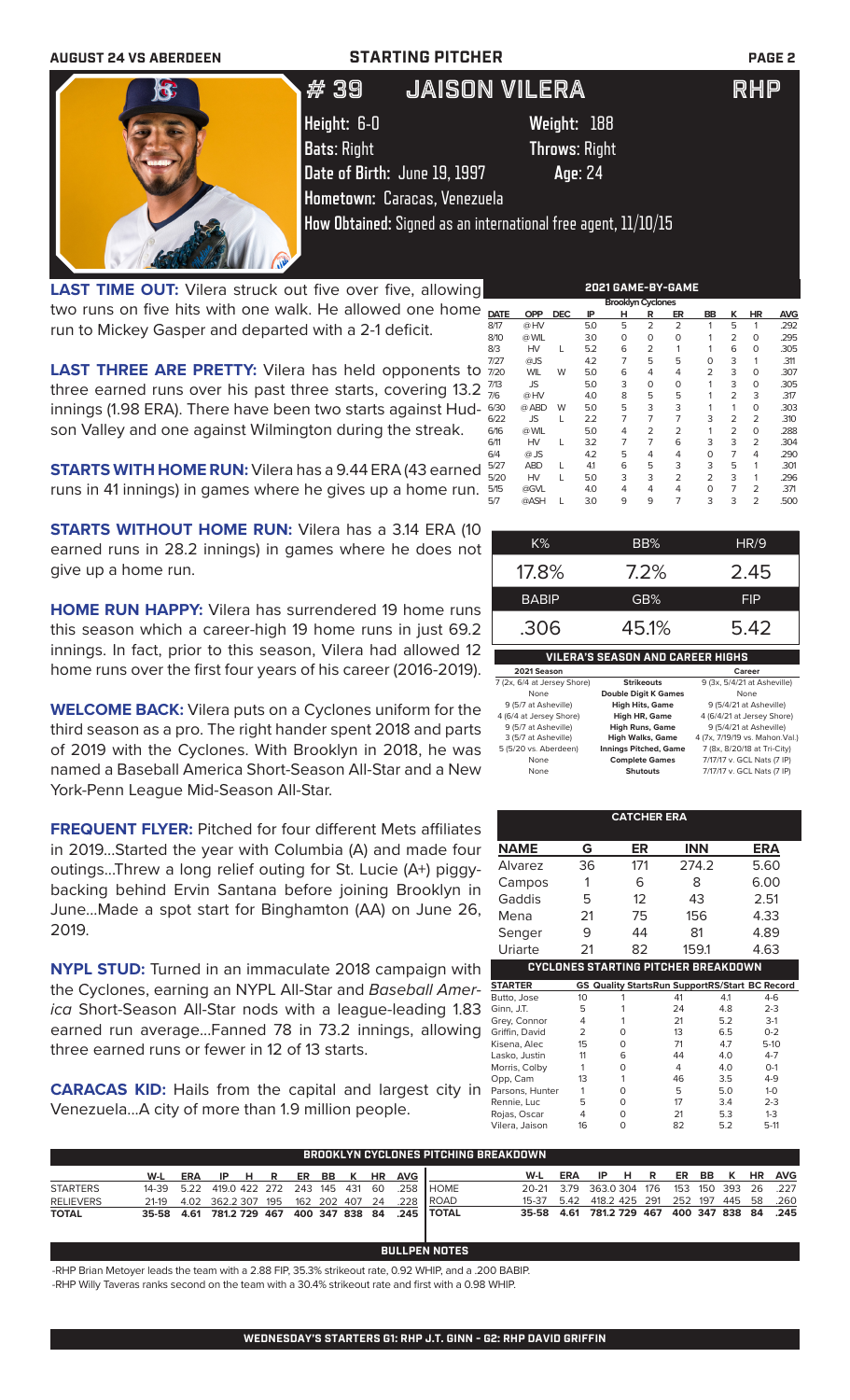| <b>AUGUST 24 VS ABERDEEN</b>     |                            | <b>BATTING PAGES</b>                            | <b>PAGE 3</b>                                |
|----------------------------------|----------------------------|-------------------------------------------------|----------------------------------------------|
| <b>#30 FRANCISCO ALVAREZ - C</b> |                            |                                                 | .242. 16 HR. 47 RBI. .404 WOBA. wRC+ 146     |
| Last Game: 1-4, $R$ , $2K$       | <b>Home: 17-98 (.173)</b>  | <b>Last HR:</b> 8/18 at Hudson Valley           | Season High, Hits: 3 (3x, 8/10 at WIL)       |
| <b>RISP:</b> 18-64 (.281)        | <b>Road:</b> 36-121 (.300) | Multi-Hit Games: 13 (8/18 at Hudson Valley)     | Season High, Runs: 3 (3x, 7/6 at HV)         |
| <b>Streak:</b> 1 G (1-4)         | vs. ABD: 5-31 (.161)       | <b>Multi-RBI Games: 14 (8/15 at Wilmington)</b> | <b>Season High, RBI: 4 (2x, 8/10 at WIL)</b> |

**Season High, RBI:** 4 (2x, 8/10 at WIL)<br>**Season High, RBI:** 4 (2x, 8/18 at WIL) **# 30 FRANCISCO ALVAREZ - C .242, 16 HR, 47 RBI, .404 wOBA, wRC+ 146**

• Enters his fourth year in the Mets organization...Called up from Low-A St. Lucie on Monday, May 24...19 years old, turning 20 on November 19 • Ranks as the No. 1 prospect in the Mets system according to both *MLB Pipeline* and *Baseball America*...Ranked as No. 4 catching prospect in baseball and the

- No. 38 prospect in the game according to *MLB Pipeline* • Hit .417 (20-48) with five doubles, two home runs, and 12 RBIs in 15 games with St. Lucie...Struck out seven times and walked 15...went 2-for-4 in stolen bases
	- Non-roster invitee to Mets Spring Training...Signed with NYM as NDFA on July 2, 2018

### **Last Game:** 1-4, 2 K **Home:** 20-81 (.247) **Last HR:** 5/23 vs. Hudson Valley **Season High, Hits:** 2 (7x, 8/8 vs. HV) **RISP:** 16-46 (.348) **Road:** 21-83 (.253) **Multi-Hit Games:** 8 (8/20 at Hudson Valley) **Season High, Runs:** 2 (6/6 at JS) **Streak:** 3 G (4-12) **vs. ABD:** 6-26 (.231) **Multi-RBI Games:** 3 (7/24 vs. Wilmington) **Season High, RBI:** 2 (3x, 7/24 vs. WIL) **Season High, SB:** 1 (3x, 7/7 at HV) **# 9 ZACH ASHFORD - OF .250, 1 HR, 15 RBI, .331 wOBA, wRC+ 100**

- Enters his third year in the Mets organization...Called up from Low-A St. Lucie on Saturday, May 22
- Hit .340 (17-50) in 14 games with the St. Lucie Mets in 2021, collecting three doubles and six walks with a stolen base
- Spent his first few games as a pro with Brooklyn in 2019, hitting .136 in 16 games before being sent to the GCL Mets (37 G, .295/2/23/.413)
- Drafted by the Mets out of Fresno State in the 6th round of the 2019 MLB Draft

| # 48 OSCAR CAMPOS - C |             |                         | .000. 0 HR. 0 RBI. .000 w0BA. wRC+ -100 |
|-----------------------|-------------|-------------------------|-----------------------------------------|
| <b>Last Game: 0-4</b> | Home:       | Last HR:                | Season High, Hits:                      |
| $RISP: 0-1$           | Road: $0-4$ | <b>Multi-Hit Games:</b> | Season High, Runs:                      |
| Streak:               | vs. ABD:    | <b>Multi-RBI Games:</b> | Season High, RBI:                       |
|                       |             |                         | Season High, SB:                        |

- Signed by the Mets on August 20 from the Tri-City ValleyCats of the Frontier League, hitting .305/.322/.405 in 63 games with 17 doubles, three triples, three HR • Came up through the Houston Astros system since 2014, spending six games in 2019 with Triple-A Round Rock. Spent the majority of the season with Low-A Quad Cities in the Midwest League...elected free agency following the 2020 year.
- Played for Tri-City in the Houston system in 2018, facing the Brooklyn Cyclones in the NY-Penn League going 4-11...Faced current Mets big leaguer RHP Tylor Megill.

**Streak:** 2 G (5-8) **vs. ABD:** 8-36 (.222) **Multi-RBI Games:** 5 (8/6 vs. Hudson Valley) **Season High, RBI:** 3 (3x, 8/6 vs. HV)

**# 8 ANTOINE DUPLANTIS - OF .268, 5 HR, 28 RBI, .322 wOBA, wRC+ 98 Last Game:** 3-4, R, BB, SB **Home:** 32-139 (.230) **Last HR:** 7/22 vs. Wilmington **Season High, Hits:** 4 (2x, 7/22 vs. WIL) **RISP:** 19-68 (.279) **Road:** 60-200 (.300) **Multi-Hit Games:** 25 (8/21 at Hudson Valley) **Season High, Runs:** 4 (5/16 at Greenville) **Season High, SB:** 1 (6x, 8/20 at HV)

- Enters his third year in the Mets organization ...Spent his draft year with Brooklyn and scored the game-winning run against Lowell in the 2019 NYPL Championship • Recorded eight outfield assists in 47 games to lead Brooklyn in 2019
- Finished his LSU career with 359 hits, most in school history and second-most in SEC history behind fellow Mets MiLB outfielder Jake Mangum (383 hits)...Never finished a season at LSU hitting lower than .316
- Mets 12th round pick, 2019...Also drafted in the 19th round by Cleveland in 2018...Brother Armond, holds the world record in the pole vault with a height of 6.18m.

### **Last Game:** 0-4, K **Home:** 14-52 (.269) **Last HR:** 8/10 at Wilmington **Season High, Hits:** 4 (2x, 8/10 at WIL) **Road: 22-87 (.252) <b>Road: Road: 22-87 (.252) Multi-Hit Games:** 9 (8/18 at Hudson Valley) **Season High, Runs:** <br> **Road: 22-87 (.252) <b>Multi-RBI Games:** 4 (8/11 at Wilmington) **Streak: vs. ABD:** 1-15 (.067) **Multi-RBI Games:** 4 (8/11 at Wilmington) **Season High, RBI:** 2 (4x, 8/11 at WIL) **Season High, SB:** 1 (7/22 vs. WIL) **# 10 LUIS GONZALEZ - INF .259, 4 HR, 15 RBI, .304 wOBA, wRC+ 86**

• Enters his first season in the Mets organization, signing a minor league deal with New York on May 30, 2021.

- Played three games with Low-A St. Lucie, going 3-12 with a double.
- Spent seven seasons in the Cincinnati farm system, reaching as high as Triple-A Louisville in 2019.
- Career .253 hitter in 587 games and 2,151 at-bats with Cincinnati and New York farm systems. • Signed with the Reds in September of 2012.

# **# 2 RONNY MAURICIO - INF .234, 16 HR, 52 RBI, .307 wOBA, wRC+ 88**

**Last Game:** DNP **Home:** 26-136 (.191) **Last HR:** 8/19 at Hudson Valley **Season High, Hits:** 3 (4x, 6/17 atWilmington) **RISP:** 21-87 (.241) **Road:** 53-196 (.270) **Multi-Hit Games:** 21 (8/13 at Wilmington) **Season High, Runs:** 3 (7/27 at Jersey Shore) **Streak:** 3 G (3-11) **vs. ABD:** 4-24 (.167) **Multi-RBI Games:** 15 (8/19 at Hudson Valley) **Season High, RBI:** 4 (2x, 5/16 at Greeville) **Streak:** 3 G (3-11) **vs. ABD:** 4-24 (.167) **Multi-RBI Games:** 15 (8/19 at Hudson Vall **Season High, SB:** 2 (6/27 vs. JS)

- Enters his fifth year in the Mets organization...Rated as the No. 2 prospect in the Mets system and the No. 58 prospect in baseball according to *MLB Pipeline* • Non-roster invitee to Spring Training for the third consecutive season...Spent 2020 at the Mets Alternate Site and had one at-bat with the Tigres del Licey in the Dominican Winter League
- Named a South Atlantic League mid-season All-Star with Columbia (A) in 2019
- Won the 2018 GCL Mets Sterling Award, given to the team's most valuable player...Signed with the Mets as a 16-year-old on July 2, 2017.

### **# 16 JOSE MENA - C .173, 1 HR, 6 RBI, .213 wOBA, wRC+ 29 Last Game: DNP Home:** 4-33 (.121) **Last HR: Season High, Hits:** 3 (6/20 at Wilmington) **Last HR: Season High, Hits:** 3 (6/20 at Wilmington) **Riseries: 2 (8/8 at Season High, Hits: 3** (6/30 at ABD G2) **Riseries: 2 (6/30 RISP:**  $6-24$  (.250) **Road:**  $8-37$  (.216) **Multi-Hit Games:** 2 (8/8 vs. Hudson Valley) **Streak:** 1 G (1-3) **Streak:** 1 G (1-3) **Streak:** 1 G (1-3) **vs. ABD:** 1-9 **Multi-RBI Games: Season High, RBI:** 1 (5x, 8/8 vs. HV) **Season High, SB:** 1 (2, 8/6 vs. HV)

• Enters his sixth year in the Mets organization

• Won a 2019 NYPL Championship with Brooklyn, posting his best offensive season as a professional, posting career highs in batting average, hits, home runs, RBIs, and runs

- Has caught 81% of would-be base stealers (51 of 81) in his previous four seasons in the system.
- Signed with the Mets on June 22, 2016 as international free agent.

| <i>H</i> 14 TANNER MURPHY - OF                                                 |                                                   |                                                                                                             | .219, 0 HR, 3 RBI, .301 w0BA, wRC+ 77                                                                                                                                            |
|--------------------------------------------------------------------------------|---------------------------------------------------|-------------------------------------------------------------------------------------------------------------|----------------------------------------------------------------------------------------------------------------------------------------------------------------------------------|
| Last Game: 1-4, SB<br><b>RISP:</b> $4-13$ $(.308)$<br><b>Streak:</b> 2 G (2-8) | <b>Home: 1-9</b><br><b>Road: 6-23</b><br>vs. ABD: | Last HR:<br><b>Multi-Hit Games:</b> 1 (8/10 at Wilmington)<br><b>Multi-RBI Games: 1(8/10 at Wilmington)</b> | <b>Season High, Hits: 2 (8/10 at WIL)</b><br><b>Season High, Runs:</b> 1 (2x, 8/10 at WIL)<br><b>Season High, RBI:</b> 2 (8/10 at WIL)<br><b>Season High, SB:</b> 1(8/21 at WIL) |

• Enters his third year in the Mets organization...promoted from Low-A St. Lucie on Friday, August 6

- Played 25 games (four with FCL Mets) and 21 with Low-A St. Lucie, hitting a combined .195 with a .316 OBP, hitting three home runs and driving in 14 runs
- Spent his first professional season with the Rookie-level Kingsport Mets in the Appalachian League, hitting. 201 in 40 games • Drafted by the Mets in the 18th round of the 2019 MLB Draft out of the University of North Florida...Born and raised in Memphis, TN.

| # 22 JAYLEN PALMER - INF/OF  |                           |                                                | .264. O HR. 7 RBI. .357 wOBA. wRC+ 110        |
|------------------------------|---------------------------|------------------------------------------------|-----------------------------------------------|
| <b>Last Game: 1-5. K</b>     | <b>Home: 1-10</b>         | Last HR:                                       | <b>Season High, Hits: 3 (8/13 at WIL)</b>     |
| <b>RISP:</b> $3-15$ $(.200)$ | <b>Road:</b> 11-43 (.256) | <b>Multi-Hit Games: 2 (8/13 at Wilmington)</b> | <b>Season High, Runs:</b> 2 (2x, 8/13 at WIL) |
| <b>Streak: 4 G (4-19)</b>    | vs. ABD:                  | Multi-RBI Games: 3 (8/18 at Hudson Valley)     | <b>Season High, RBI:</b> $3(8/18$ at $HV$ )   |
|                              |                           |                                                | <b>Season High, SB:</b> $1(4x, 8/18$ at HV)   |

• Enters his fourth year in the Mets organization...No. 11 prospect in the Mets system, according to *MLB Pipeline*...Promoted to High-A Brooklyn on 8/3. • Stole 23 bases for Low-A St. Lucie (departs the league as the third-highest total in Low-A Southeast).

• Hit .276/.378/.386 across 66 games with St. Lucie in 2021, collecting 13 doubles, four triples, and two home runs with 24 RBIs. Lowered his strikeout rate from 40% in 2019 with Kingsport to 28% with St. Lucie.

• Drafted in the 22nd round of the 2018 MLB Draft out of Holy Cross (NY) High School in Flushing...\$200K signing bonus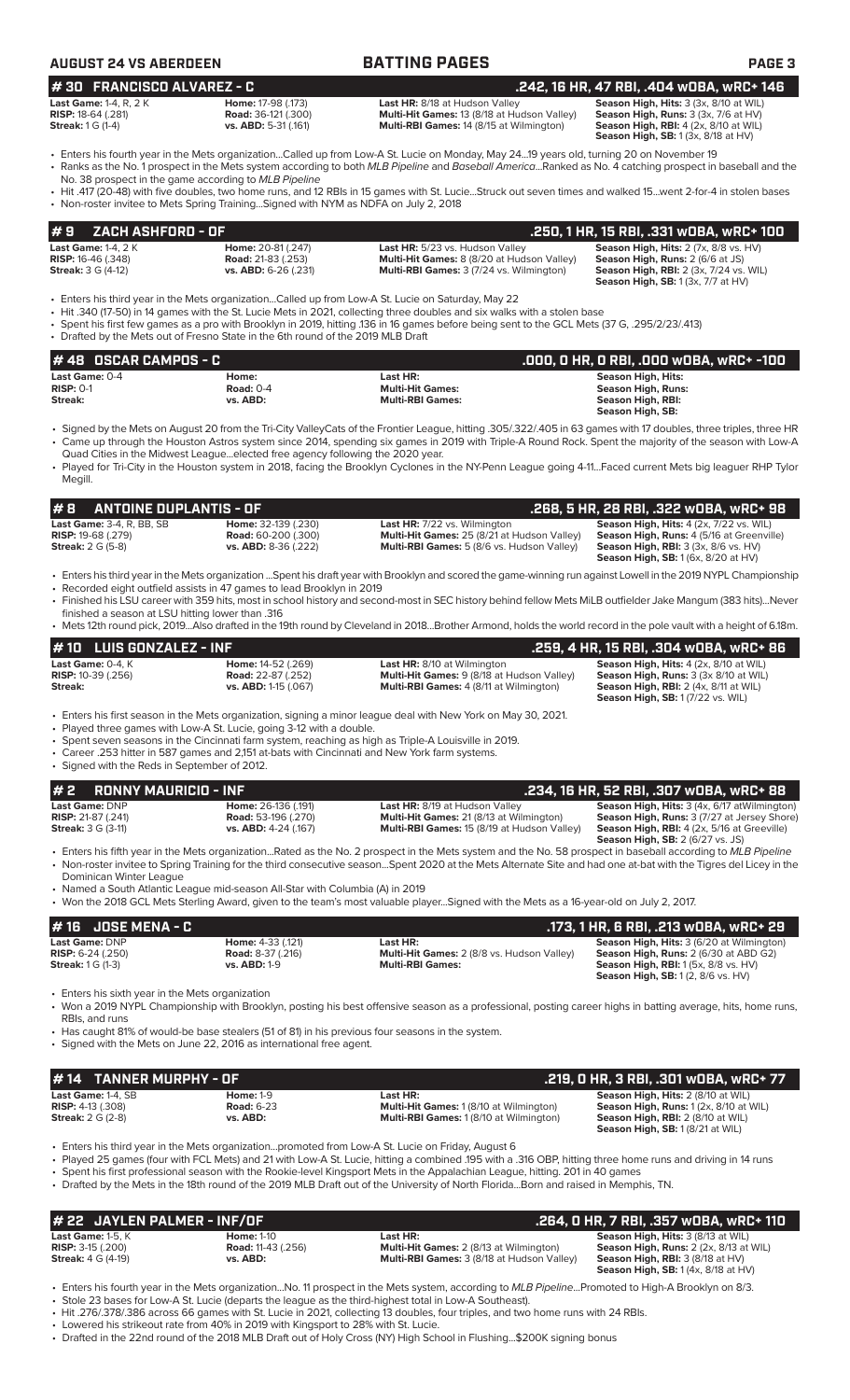## **AUGUST 24 VS ABERDEEN BATTING PAGES PAGE 4**

| <b>JOSE PEROZA - INF</b><br>#4                                                                                                                                |                                                            |                                                                                                                                                                                                                                                                                                                | .269. 2 HR. 5 RBI. .391 wOBA. wRC+ 131                                                                                             |
|---------------------------------------------------------------------------------------------------------------------------------------------------------------|------------------------------------------------------------|----------------------------------------------------------------------------------------------------------------------------------------------------------------------------------------------------------------------------------------------------------------------------------------------------------------|------------------------------------------------------------------------------------------------------------------------------------|
| Last Game: 1-3, HR, 2 RBI, K<br><b>RISP:</b> $2-14$ (.143)<br><b>Streak:</b> 4 G (7-16)                                                                       | <b>Home: 4-17</b><br><b>Road:</b> 10-40 (.250)<br>vs. ABD: | Last HR: 8/21 at Hudson Valley<br>Multi-Hit Games: 3 (8/20 at Hudson Valley)<br>Multi-RBI Games: 2 (8/21 at Hudson Valley)                                                                                                                                                                                     | Season High, Hits: 2 (4x, 8/20 at HV)<br>Season High, Runs: 2 (8/18 at HV)<br>Season High, RBI: 3 (8/18 at HV)<br>Season High, SB: |
| • Part of Brooklyn's 2019 New York-Penn League Championship Team.<br>• Signed as non-drafted international free agent signing on July 2, 2016 from Venezuela. |                                                            | . Enters his sixth year in the Mets organizationpromoted to Brooklyn on 8/3 from Low-A St. Lucie.<br>• Hit .274 with seven home runs and 47 RBIs across 64 games with Low-A St. Lucie this season.<br>• 2021 marks his first full-season assignment after short season assignments with GCL Mets and the NYPL. |                                                                                                                                    |
|                                                                                                                                                               |                                                            |                                                                                                                                                                                                                                                                                                                | 200 +70m ADD 32 100 1229 mpd 100 100                                                                                               |

| $\sharp$ 19 $\,$ LUKE RITTER - INF |                              |                                                    | , 243, 11 HR, 36 RBI, .338 wOBA, wRC+ 108. [           |
|------------------------------------|------------------------------|----------------------------------------------------|--------------------------------------------------------|
| <b>Last Game: DNP</b>              | <b>Home: 10-60 (.167)</b>    | <b>Last HR:</b> 7/6 at Hudson Valley               | <b>Season High, Hits: 3 (5/11 at Greenville)</b>       |
| <b>RISP:</b> 11-49 $(.224)$        | <b>Road:</b> 34-118 (.288)   | <b>Multi-Hit Games: 12 (8/19 at Hudson Valley)</b> | <b>Season High, Runs:</b> $2$ ( $3x$ , $7/6$ at $HV$ ) |
| <b>Streak:</b> 3 G (4-11)          | <b>vs. ABD:</b> 12-30 (.400) | <b>Multi-RBI Games:</b> 9 (8/19 at Hudson Valley)  | <b>Season High, RBI:</b> 6 (6/20 at Wilmington)        |
|                                    |                              |                                                    | <b>Season High, SB: 1(5/12 at Greenville)</b>          |

• Enters his third year in the Mets organization...Won a New York-Penn League title with Brooklyn in 2019

• Missed 32 games with a broken bone in his left hand...Went on the IL after July 7 when he suffered the injury mid-game at Hudson Valley

• Led Brooklyn in 2019 in games played (68), runs (39), doubles (15), and walks (33)

• Mets 7th-round pick in 2019 from Wichita State...Also drafted by the Minnesota Twins in the 37th round of the 2018 MLB Draft • Played linebacker at Rockhurst High School and set the school record with 184 tackles.

| $#$ 45 JOE SUOZZI - OF $\overline{ }$ |                   |                                                  | .235, 1 HR, 6 RBI, .358 wOBA, wRC+ 121                 |
|---------------------------------------|-------------------|--------------------------------------------------|--------------------------------------------------------|
| Last Game: DNP                        | <b>Home: 5-24</b> | <b>Last HR: 7/16 vs. Jersey Shore</b>            | <b>Season High, Hits: 2 (7/28 at JS)</b>               |
| <b>RISP:</b> $4-16$ (.250)            | <b>Road: 3-10</b> | <b>Multi-Hit Games: 1(7/28 at Jersey Shore)</b>  | <b>Season High, Runs: 2 (7/27 at JS)</b>               |
| <b>Streak:</b> $1 G (1-2)$            | vs. ABD:          | <b>Multi-RBI Games:</b> 2 (8/5 vs. Jersey Shore) | <b>Season High, RBI:</b> $2$ ( $2x$ , $8/5$ vs. $HV$ ) |
|                                       |                   |                                                  | Season High, SB:                                       |

• Enters his third year in the Mets organization...received from Low-A St. Lucie on July 13

• Hit .292 with a .372 on-base percentage in 30 games with the Mets...posted a wRC+112, hitting four doubles and two home runs

• Signed by the Mets on June 15, 2020 out of Boston College

• Attended Chaminade High School in Mineola, NY

• His father, Tom Suozzi, is the former Nassau County Executive and current U.S. House of Representatives member of NY's 3rd district (Nassau, Suffolk, Queens)

| $#19$ JIMMY TITUS - INF |             |                         | .000, 0 HR, 0 RBI, .000 w0BA, wRC+ -100 |
|-------------------------|-------------|-------------------------|-----------------------------------------|
| <b>Last Game: DNP</b>   | Home:       | Last HR:                | Season High, Hits:                      |
| $RISP: 0-1$             | Road: $0-5$ | <b>Multi-Hit Games:</b> | Season High, Runs:                      |
| Streak:                 | vs. ABD:    | <b>Multi-RBI Games:</b> | Season High, RBI:                       |
|                         |             |                         | Season High, SB:                        |

• Enters his third year in professional baseball...Traded from the Dodgers organization to the Mets on April 21, 2021 with SS Albert Suarez.

• Promoted from Low-A St. Lucie (8/9) where he played 38 games, hitting .233 with a .342 on-base percentage...Hit three doubles, one triple, and one home run.

• With St. Lucie this season, held a walk rate of 11.8% and a strikeout rate of 18.4%.

• Drafted by the Los Angeles Dodgers in the 22nd round of the 2019 MLB Draft out of Bryant in the Northeast Conference.

• First-ever two-time Connecticut Gatorade State Player of the Year in baseball.

| #12 JEREMY VASQUEZ - INF         |                           |                                                   | .275, 7 HR, 26 RBI, .382 wOBA, wRC+ 136       |
|----------------------------------|---------------------------|---------------------------------------------------|-----------------------------------------------|
| <b>Last Game: 1-4, 2B, 2 RBI</b> | <b>Home: 21-69 (.304)</b> | <b>Last HR: 8/18 at Hudson Valley</b>             | Season High, Hits: 2 (7x, 8/8 vs. HV)         |
| <b>RISP:</b> 10-36 (.278)        | <b>Road: 20-81 (.250)</b> | <b>Multi-Hit Games:</b> 9 (8/15 at Wilmington)    | Season High, Runs: 2 (3X 8/7 vs. HV)          |
| <b>Streak:</b> 2 G (2-8)         | <b>vs. ABD: 2-9</b>       | <b>Multi-RBI Games: 7 (8/21 at Hudson Valley)</b> | <b>Season High, RBI: 3 (2x, 7/24 vs. WIL)</b> |
|                                  |                           |                                                   | <b>Season High, SB: 1 (7/2 at ABD)</b>        |

• Enters his fifth season in the Mets organization...Received from Double-A Binghamton on June 22

• Played 32 games with the RumblePonies this season, hitting .171 (18-105) with one double, one home run, and 11 RBIs.<br>• Played with Brooklyn in 2017 hitting .225 with one home run and eight RBIs in 31 games Played with Brooklyn in 2017, hitting .225 with one home run and eight RBIs in 31 games.

• Drafted by the Mets in the 28th round of the 2017 MLB Draft from Nova Southeastern in his home state of Florida...Is from Palm City, FL.

|      |                          |                         |                  | Hardest Hit Balls - 2021 (not all games listed- from available Trackman data) |      |            |                          |                                   |           |                        |
|------|--------------------------|-------------------------|------------------|-------------------------------------------------------------------------------|------|------------|--------------------------|-----------------------------------|-----------|------------------------|
| Date | Player                   | <b>Upponent</b>         | <b>Exit Velo</b> | Result                                                                        | 6/15 |            | <b>Francisco Alvarez</b> | at Wilmington                     | 109.2     | Single                 |
| 8/12 | <b>Francisco Alvarez</b> | at Wilmington           | 112.8            | <b>Home Run</b>                                                               | Date | Player     |                          | <b>Opponent</b>                   | Exit Velo | Result                 |
| 6/12 | Francisco Alvarez        | vs. Hudson Vallev 112.5 |                  | Double                                                                        | 6/1  |            |                          | Francisco Alvarez at Jersey Shore | 109.0     | <b>Home Run</b>        |
| 6/11 | Brett Baty               | vs. Hudson Valley 111.2 |                  | <b>Ground Out</b>                                                             | 5/25 |            | Francisco Alvarez        | vs. Aberdeen                      | 109       | Single                 |
| 6/29 | Ronny Mauricio           | at Aberdeen             | 110.4            | Single                                                                        | 8/6  |            | Ronny Mauricio           | vs. Hudson Valley 108.7           |           | <b>Home Rune</b>       |
| 8/21 | Francisco Alvarez        | at Hudson Vallev        | 110.3            | Ground Out                                                                    | 6/5  |            | <b>Francisco Alvarez</b> | at Jersey Shore                   | 108.7     | <b>Ground Ball Out</b> |
| 8/12 | Ronny Mauricio           | at Wilmington           | 109.9            | Line Out                                                                      | 6/2  |            | <b>Francisco Alvarez</b> | at Jersev Shore                   | 108.7     | Single                 |
| 7/3  | Luis Gonzalez            | at Aberdeen             | 109.9            | Ground Out                                                                    | 7/13 | Brett Baty |                          | at Hudson Vallev                  | 108.7     | Single                 |
| 6/1  | Adrian Hernandez         | at Jersev Shore         | 109.8            | <b>Home Run</b>                                                               | 7/22 |            | Ronny Mauricio           | vs. Wilminaton                    | 108.1     | <b>Home Run</b>        |
| 6/6  | <b>Francisco Alvarez</b> | at Jersev Shore         | 109.7            | Single                                                                        | 8/6  |            | <b>Francisco Alvarez</b> | vs. Hudson Valley 107.7           |           | <b>Ground Ball Out</b> |
| 6/1  | Ronny Mauricio           | at Jersev Shore         | 109.6            | Triple                                                                        | 6/16 |            | Ronny Mauricio           | at Wilmington                     | 107.5     | <b>Home Run</b>        |
| 6/22 | Brett Baty               | vs. Jersey Shore        | 109.2            | Double                                                                        | 8/20 |            | Ronny Mauricio           | at Hudson Valley                  | 107.4     | <b>Ground Ball Out</b> |

# **Recent Home Run Chart**

| Date | Player            | <b>Opponent</b>           | Exit Velo | Launch Angle | Distance  | 8/9  | Jeremy Vasquez           | vs. Hudson Valley101.1 mph | 29.2 | 405 ft. |
|------|-------------------|---------------------------|-----------|--------------|-----------|------|--------------------------|----------------------------|------|---------|
| 7/27 | Edgardo Fermin    | at Jersey Shore           |           |              |           | 8/10 | <b>Francisco Alvarez</b> | at Wilmington 112.8 mph    | 27.2 | 416 ft. |
|      | Ronny Mauricio    | at Jersey Shore           |           |              |           |      | Nic Gaddis               | at Wilmington 97.5 mph     | 27.8 | 388 ft. |
|      | Luis Gonzalez     | at Jersey Shore           |           |              |           |      | Luis Gonzalez            | at Wilmington 102.6 mph    | 31.1 | 442 ft. |
|      | Edgardo Fermin    | at Jersey Shore           |           |              |           | 8/12 | <b>Francisco Alvarez</b> | at Wilmington 101.5 mph    | 26.9 | 398 ft. |
|      | Ronny Mauricio    | at Jersey Shore           |           |              |           | 8/15 | <b>Francisco Alvarez</b> | at Wilmington              |      |         |
| 7/30 | Ronny Mauricio    | at Jersev Shore           |           |              |           | 8/18 | <b>Francisco Alvarez</b> | at Hudson Valley           |      |         |
| 7/31 | Francisco Alvarez | at Jersev Shore           |           |              |           |      | Jose Peroza              | at Hudson Valley           |      |         |
|      | Francisco Alvarez | at Jersev Shore           |           |              |           |      | Jeremy Vasquez           | at Hudson Valley           |      |         |
| 8/7  | Ronny Mauricio    | vs. Hudson Valley 108.7   |           | 21           | 371ft ft. | 8/19 | Jose Peroza              | at Hudson Valley           |      |         |
| 8/8  | Francisco Alvarez | vs. Hudson Vallev         |           |              |           |      | Ronny Mauricio           | at Hudson Valley           |      |         |
|      | Jeremy Vasquez    | vs. Hudson Vallev93.6 mph |           | 33.6         | 341 ft.   | 8/21 | Jose Peroza              | at Hudson Valley102.7 mph  | 29.9 | 394 ft. |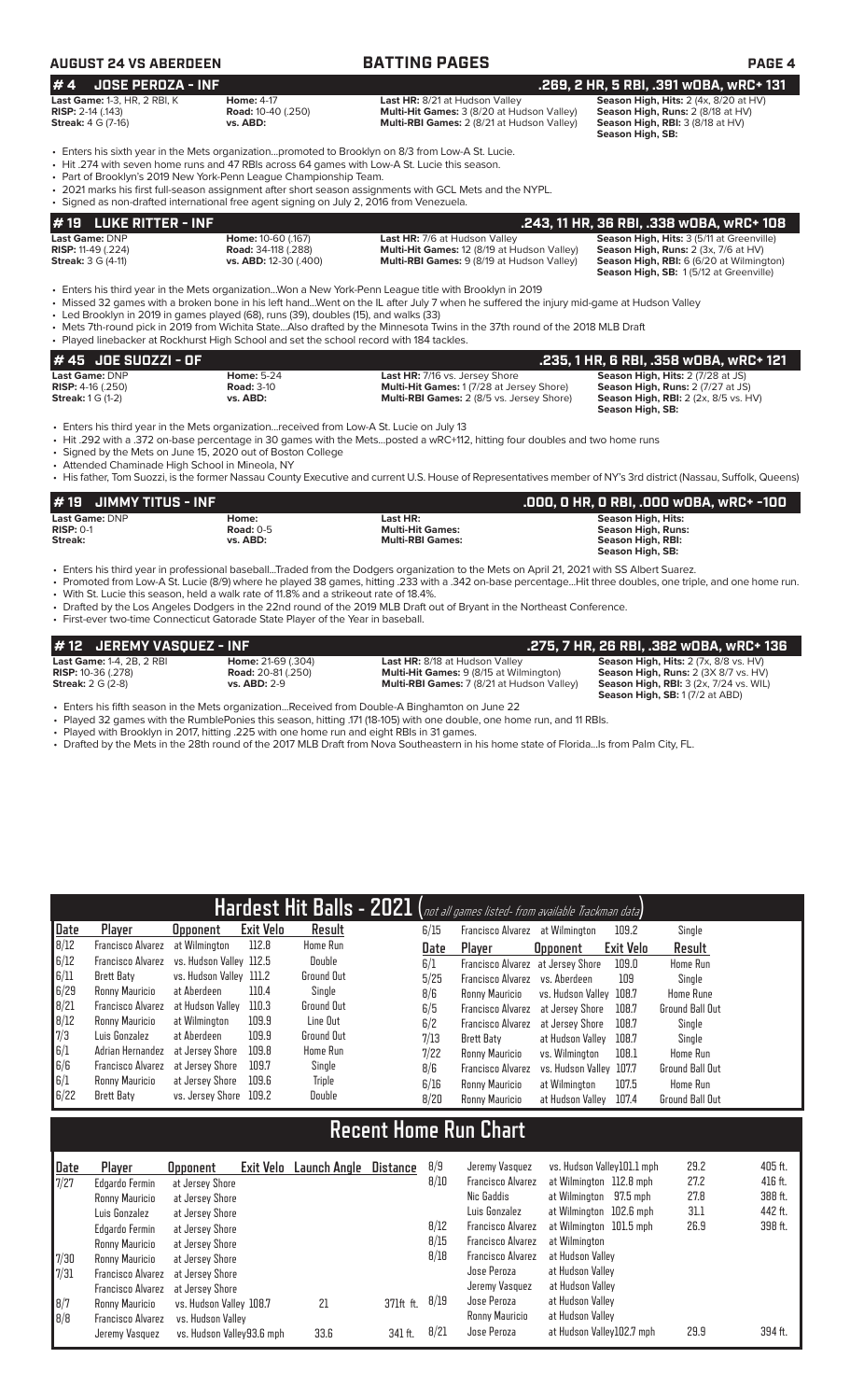| #46                                                 | <b>JOSH HEJKA - RHP</b>                                                                                                    | 17.9 K%, 5.6 BB%, 3.68 ERA, 21 G                                                                                                                                                       |          |
|-----------------------------------------------------|----------------------------------------------------------------------------------------------------------------------------|----------------------------------------------------------------------------------------------------------------------------------------------------------------------------------------|----------|
| Last App: 8/18 at HV                                | Last Loss:                                                                                                                 | <b>SV/OP (Last):</b> 1/2 (7/20 vs. WIL)                                                                                                                                                | Holds: 2 |
| Leadoff: 14-38                                      | <b>Inherited Runners/Stranded: 20/10</b>                                                                                   | · Returns to Brooklyn after spending time with Binghamton (6/3-6/9) and Syracuse (6/10-6/18).                                                                                          |          |
| with the Cyclones and Kingsport Mets                |                                                                                                                            | Enters his third year in the Mets organizationWon a 2019 NYPL title with Brooklyn, splitting time                                                                                      |          |
|                                                     | Wolly Mammoths in the United Shore Baseball League                                                                         | Signed as a minor league free agent in mid-summer after pitching in six games with the Westside •                                                                                      |          |
|                                                     | • Pitched all four years at Johns Hopkins, switching to submarine later in his career.                                     |                                                                                                                                                                                        |          |
| #5<br>Last App: 8/21 at HV                          | <b>BRIAN METOYER - RHP</b><br><b>Last Loss:</b><br>5/15 at GVL                                                             | 34.2 K%, 14.4 BB%, 2.67 ERA, 17 G<br>SV/OP (Last): 1/1 (6/3 at JS)                                                                                                                     | Holds:   |
|                                                     | Leadoff: 4-20, 3 BB, HBPInherited Runners/Stranded: 8/7                                                                    | Enters his fourth year in the Mets orgWon a New York Penn League title with Brooklyn in 2019                                                                                           |          |
| GCL Mets and Kingsport Mets                         |                                                                                                                            | · Struck out 40 batters over 28.2 innings with BrooklynSpent his first professional season with                                                                                        |          |
| drafted by a MLB team in school history             |                                                                                                                            | • Joins Ronnie Robbins (30th, 1981 - Toronto) as the only two LSU-Alexandria Generals to be                                                                                            |          |
|                                                     | • Native of Natchitoches (NACK-ah-tish), the oldest city in Louisiana (est. 1714).                                         |                                                                                                                                                                                        |          |
| # 43                                                | <b>BRYCE MONTES DE OCA - RHP</b>                                                                                           | 28.7 K%, 19.7 BB%, 4.55 ERA, 22 G                                                                                                                                                      |          |
| Last App: 8/13 at WIL<br><b>Leadoff:</b> 5-19, 5 BB | Last Loss: 7/6 at HV<br><b>Inherited Runners/Stranded: 8/8</b>                                                             | <b>SV/OP (Last):</b> 4/4 (7/30 at JS G1)                                                                                                                                               | Holds: 1 |
|                                                     |                                                                                                                            | • Enters his fourth year in the Mets orgHas not pitched as a professional due to injuries<br>• Underwent Tommy John surgery as a high school junior and missed 2016 after having ulnar |          |
| nerve transposition                                 |                                                                                                                            |                                                                                                                                                                                        |          |
|                                                     | White Sox in the 14th round of the 2015 MLB Draft.                                                                         | • Previously drafted by Washington in the 15th round of the 2017 MLB Draft and by the Chicago                                                                                          |          |
| #38                                                 | <b>COLBY MORRIS - RHP</b>                                                                                                  | 26.0 K%, 10.2 BB%, 3.77 ERA, 20 G                                                                                                                                                      |          |
| Last App: 8/21 at HV                                | Last Loss: 8/17 at Hudson Valley<br>Leadoff: 8-27, 3B, 3 BB, 3 HBP Inherited Runners/Stranded: 9/4                         | SV/OP (Last):                                                                                                                                                                          | Holds:   |
|                                                     | • Made four scoreless appearances in relief for the St. Lucie Mets to being 2021                                           | Enters his first season in the Mets organizationcalled up from Low-A St. Lucie on May 20                                                                                               |          |
|                                                     | • Minor League free agent signingpitched at Middlebury in Vermont                                                          |                                                                                                                                                                                        |          |
| #9                                                  | <b>CONNER O'NEIL - RHP</b>                                                                                                 | 20.4 K%, 12.0 BB%, 7.15 ERA, 15 G                                                                                                                                                      |          |
| Last App: 8/21 at HV<br>Leadoff: 7-22, 2 HR         | Last Loss: 8/19 at Hudson Valley<br>Inherited Runners/Stranded: 8/3                                                        | SV/OP (Last):                                                                                                                                                                          | Holds: 1 |
|                                                     | • Has not pitched in 2021Last pitched for Advanced-A St. Lucie in 2019                                                     | • Enters his fifth year in the Mets organizationreceived from Double-A Binghamton on 6/20                                                                                              |          |
|                                                     |                                                                                                                            | • Spent his first professional season with Brooklyn in 2017, pitching 19 times in relief                                                                                               |          |
|                                                     |                                                                                                                            | • Drafted by the Mets in the 7th round of the 2017 MLB Draft from Cal State-Northridge                                                                                                 |          |
| # 26                                                | <b>MICHEL OTANEZ - RHP</b>                                                                                                 | 28.7 K%, 24.0 BB%, 4.83 ERA, 28 G                                                                                                                                                      |          |
| Last App: 8/20 at HV<br>Leadoff: 5-24               | Last Loss:<br><b>Inherited Runners/Stranded: 15/5</b>                                                                      | <b>SV/OP (Last):</b> 0/2 (BS vs. JS)                                                                                                                                                   | Holds: 3 |
|                                                     | • Returns to Brooklyn for the second assignment in a row                                                                   | • Enters his sixth year in the Mets orgNo. 26 prospect in the system according to MLB Pipeline                                                                                         |          |
|                                                     |                                                                                                                            | • Pitched with the Cyclones and won an NYPL title in 2019 and also spent time with Kingsport                                                                                           |          |
|                                                     |                                                                                                                            | • Missed 2017 due to injuryStruck out 21 batters in 21.1 innings with the DSL Mets1 in 2016.                                                                                           |          |
| #44<br>Last App: 8/21 at HV                         | <b>HUNTER PARSONS - RHP</b><br>Last Loss:                                                                                  | 27.7 K%, 13.3 BB%, 4.81 ERA, 18 G<br>SV/OP (Last):                                                                                                                                     | Holds: 1 |
| Leadoff: 6-23, 3 BB                                 | <b>Inherited Runners/Stranded: 11/7</b><br>• Enters his third year in the Mets orgCalled up from Low-A St. Lucie on May 20 |                                                                                                                                                                                        |          |
|                                                     |                                                                                                                            | • Made four relief appearances with the Mets (A-), striking out 18 in 10 innings (45% K rate).                                                                                         |          |
|                                                     | • Pitched with the Cyclones and won an NYPL title in 2019                                                                  |                                                                                                                                                                                        |          |
| #50                                                 | <b>EVY RUIBAL - RHP</b>                                                                                                    | 23.2 K%, 17.4 BB% 6.91 ERA, 12 G                                                                                                                                                       |          |
| Last App: 8/19 at HV<br>Leadoff: 3-10, 2B           | Last Loss: 8/19 at HV<br><b>Inherited Runners/Stranded: 9/7</b>                                                            | SV/OP (Last):<br>Holds: 1                                                                                                                                                              |          |
|                                                     |                                                                                                                            | • Signed to a minor league deal on June 27 from the Florence Y'alls (Frontier League)                                                                                                  |          |
|                                                     | • Drafted by the Dodgers in the 16th round of the 2017 MLB Draft from Notre Dame                                           | • Pitched in the Dodgers system from 2015-2018, reaching High-A Rancho Cucamonga                                                                                                       |          |
| #35                                                 | • From Milburn, New Jersey, attending Milburn High School<br><b>WILLY TAVERAS - RHP</b>                                    | 30.4 K%, 5.4 BB% 2.51 ERA, 8 G                                                                                                                                                         |          |
| Last App: 8/20 at HV<br>Leadoff: 2-12, BB, K        | <b>Last Loss:</b><br><b>Inherited Runners/Stranded: 2/2</b>                                                                | <b>SV/OP (Last):</b> 1/2 (8/6 vs. HV) <b>Holds:</b>                                                                                                                                    |          |
|                                                     |                                                                                                                            | • Received from Low-A St. Lucie on Friday, July 16 in a move that sent LHP Andrew Ed-                                                                                                  |          |

wards to Double-A Binghamton

• Pitched in 18 games with St. Lucie, posting a 36% strikeout rate (best in career) and a 2.1% walk rate (lowest of career)

• Struggled in Low-A Columbia in 2019, allowing a 4.56 FIP...2021 FIP is 2.49

• 23 years old from Villa Isabela in the Dominican Republic...Signed by Mets June 1, 2016

|                    |               |            | <b>JOSH HEJKA</b>                |                     |                |                |                |                |                       |
|--------------------|---------------|------------|----------------------------------|---------------------|----------------|----------------|----------------|----------------|-----------------------|
| DATE               | OPP           | DEC        | IP                               | н                   | R              | ER             | <b>BB</b>      | Κ              | HR                    |
| 8/5                | vs. HV        | BS         | 0.2                              | 3                   | 1              | 1              | 0              | 1              | 0                     |
| 8/7                | vs. HV        | BS         | 2.0                              | 4                   | $\overline{c}$ | 1              | 0              | $\overline{c}$ | $\mathbf 0$           |
| 8/11               | @ WIL         |            | 2.1                              | 7                   | 4              | $\overline{4}$ | 1              | $\overline{2}$ | 0                     |
| 8/15               | @ WIL         |            | 2.0                              | 4                   | 1              | $\mathbf{1}$   | 1              | $\overline{2}$ | 0                     |
| 8/18               | @ HV          |            | 2.1                              | 2                   | 1              | 1              | 2              | 3              | 0                     |
|                    |               |            | <b>BRIAN METOYER</b>             |                     |                |                |                |                |                       |
| DATE               | OPP           | DEC        | IP                               | Н                   | R              | ER             | BB             | Κ              | HR                    |
| 8/8                | <b>HV</b>     |            | 1.1                              | $\circ$             | O              | 0              | 0              | 2              | 0                     |
| 8/12               | @ WIL         |            | 1.0                              | 1                   | 0              | 0              | 1              | 1              | 0                     |
| 8/14               | @ WIL         |            | 1.1                              | 0                   | 0              | 0              | 0              | $\overline{2}$ | 0                     |
| 8/18               | @ HV          |            | 1.0                              | 0                   | 0              | 0              | 2              | 2              | 0                     |
| 8/21               | @ HV          |            | 2.0                              | $\overline{2}$      | 1              | 1              | 3              | $\overline{2}$ | 1                     |
|                    | OPP           |            | <b>BRYCE MONTES DE OCA</b><br>IP |                     | R              | ER             | <b>BB</b>      |                |                       |
| DATE<br>7/24       | vs. WIL       | DEC        | 1.0                              | Н<br>$\overline{2}$ | $\overline{2}$ | $\overline{2}$ | O              | Κ<br>3         | HR<br>1               |
| 7/30               | at JS G1      | SV         | 1.1                              | 1                   | 0              | 0              | 0              | 3              | 0                     |
| 8/5                | vs. HV        |            | 1.0                              | 1                   | $\overline{O}$ | 0              | $\overline{2}$ | 1              | $\mathbf 0$           |
| 8/8                | vs. HV        |            | 1.2                              | 1                   | 1              | 0              | 1              | 1              | 0                     |
| 8/13               | @ WIL         | L          | 0.2                              | 3                   | 5              | 5              | 2              | 1              | 0                     |
|                    |               |            |                                  |                     |                |                |                |                |                       |
| DATE               | OPP           | <b>DEC</b> | <b>COLBY MORRIS</b><br>IP        | Н                   | R              | ER             | <b>BB</b>      | Κ              | HR                    |
| 8/4                | vs. HV        |            | 1.2                              | 1                   | 1              | 1              | 0              | $\overline{2}$ | 0                     |
| 8/8                | vs. HV        |            | 1.0                              | 0                   | 0              | 0              | 0              | 3              | 0                     |
| 8/13               | @ WIL         |            | 2.0                              | 3                   | 1              | 1              | 1              | $\overline{2}$ | 0                     |
| 8/17               | @ WIL         | L          | 1.2                              | 0                   | 1              | 0              | 0              | 1              | 0                     |
| 8/21               | @ HV          |            | 2.2                              | 0                   | 0              | 0              | 2              | 4              | 0                     |
|                    |               |            | <b>CONNOR O'NEIL</b>             |                     |                |                |                |                |                       |
| DATE               | OPP           | DEC        | IP                               | Н                   | R              | ER             | ВB             | Κ              | ΗR                    |
| 8/1                | @ JS          |            | 1.0                              | 1                   | 1              | 1              | 1              | 1              | 1                     |
| 8/5                | vs. HV        |            | 1.0                              | 1                   | 0              | O              | 0              | 2              | 0                     |
| 8/10               | @ WIL         | W          | 3.0                              | 3                   | $\overline{2}$ | 1              | 0              | 1              | 0                     |
| 8/15               | @ WIL         |            | 2.0                              | 4                   | 3              | 3              | 0              | O              | 1                     |
| 8/21               | @ HV          |            | 1.0<br><b>MICHEL OTANEZ</b>      | 1                   | 0              | 0              | 0              | $\overline{2}$ | 0                     |
| DATE               | OPP           | <b>DEC</b> | IP                               | Н                   | R              | ER             | BВ             | Κ              | $H\overline{R}$       |
| 8/6                | vs. JS        | W          | 2.0                              | 1                   | 1              | 1              | 3              | 3              | 0                     |
| 8/10               | @ WIL         |            | 1.0                              | 1                   | 1              | 1              | 0              | 1              | 1                     |
| 8/13               | @ WIL         |            | 0.2                              | 0                   | 0              | 0              | 0              | 1              | 0                     |
| 8/17               | @ HV          |            | 1.0                              | 0                   | 0              | 0              | 1              | 1              | O                     |
| 8/20               | @ HV          |            | 1.0                              | 0                   | 0              | 0              | 1              | $\overline{2}$ | 0                     |
|                    |               |            | <b>HUNTER PARSONS</b>            |                     |                |                |                |                |                       |
| DATE               | OPP           | DEC        | IP                               | Н                   | R              | ER             | <b>BB</b>      | Κ              | <b>HR</b>             |
| 8/6                | vs. HV        |            | 2.0                              | 2                   | 0              | 0              | 0              | 3              | 0                     |
| 8/10               | @ WIL         |            | 2.0                              | 1                   | $\overline{2}$ | $\overline{2}$ | $\overline{2}$ | 0              | 0                     |
| 8/15               | @ WIL         | L          | 0.0                              | 3                   | 5              | 5              | 2              | 0              | 0                     |
| 8/18               | @ HV          | W          | 2.0                              | 2                   | 1              | 1              | 0              | 3              | 1                     |
| 8/21               | @ HV          |            | 2.0                              | 0                   | 0              | 0              | 1              | 2              | 0                     |
|                    |               |            | <b>EVY RUIBAL</b>                |                     |                |                |                |                |                       |
| <b>DATE</b><br>8/5 | OPP<br>vs. HV | DEC        | IP<br>1.0                        | Н<br>2              | R<br>1         | ER<br>1        | <b>BB</b><br>0 | Κ<br>2         | $H\underline{R}$<br>0 |
| 8/7                | vs. HV        | W          | 1.0                              | 1                   | 0              | 0              | 0              | 0              | 0                     |
| 8/11               | @ WIL         |            | 1.0                              | 1                   | 3              | $\overline{2}$ | 3              | 2              | 0                     |
| 8/15               | @ WIL         |            | 1.0                              | 1                   | 0              | 0              | 0              | 1              | 0                     |
| 8/19               | @ HV          | BS, L      | 1.1                              | 2                   | $\overline{2}$ | 2              | 1              | $\overline{2}$ | 1                     |
|                    |               |            |                                  |                     |                |                |                |                |                       |
|                    |               |            | <b>WILLY TAVERAS</b>             |                     |                |                |                |                |                       |

**LAST FIVE APPEARANCES**

|      |           |     | <b>WILLY TAVERAS</b> |                |    |    |          |   |           |
|------|-----------|-----|----------------------|----------------|----|----|----------|---|-----------|
| DATE | OPP       | DEC | IP                   | н              | R  | ER | BB       | Κ | <b>HR</b> |
| 8/1  | @ JS      |     | 11                   | $\overline{2}$ | -1 | 1  |          |   | O         |
| 8/6  | <b>HV</b> | S   | 2 O                  | 1              | 0  | Ο  | O        | 4 | O         |
| 8/12 | @ WIL     |     | 2 O                  | Ω              | O  | Ο  | -1       |   | O         |
| 8/17 | @ HV      |     | 2.0                  |                | Ω  | Ω  | $\Omega$ |   |           |
| 8/20 | @ HV      |     | 20                   |                | 1  | 1  | O        |   |           |

|                |                |    |    |    |    | <b>Number of Pitches Thrown</b> |    |
|----------------|----------------|----|----|----|----|---------------------------------|----|
| <b>Pitcher</b> | Days Rest 8/16 |    |    |    |    | 8/17 8/18 8/19 8/20 8/21        |    |
| Hejka          | 5              |    |    |    |    |                                 |    |
| Metoyer        | $\overline{2}$ |    |    |    |    |                                 |    |
| Montes de Oca  | $10*$          |    | -- |    |    |                                 |    |
| <b>Morris</b>  | 2              | -- | -- |    |    | --                              |    |
| O'Neil         | $\overline{2}$ |    |    |    |    |                                 |    |
| Otanez         | 3              | -- |    | -- |    |                                 | -- |
| Parsons        | $\overline{2}$ | -- | -- |    |    |                                 |    |
| Ruibal         | 4              | -- | -- | -- | -- | --                              | -- |
| Taveras        | 3              |    |    |    |    |                                 |    |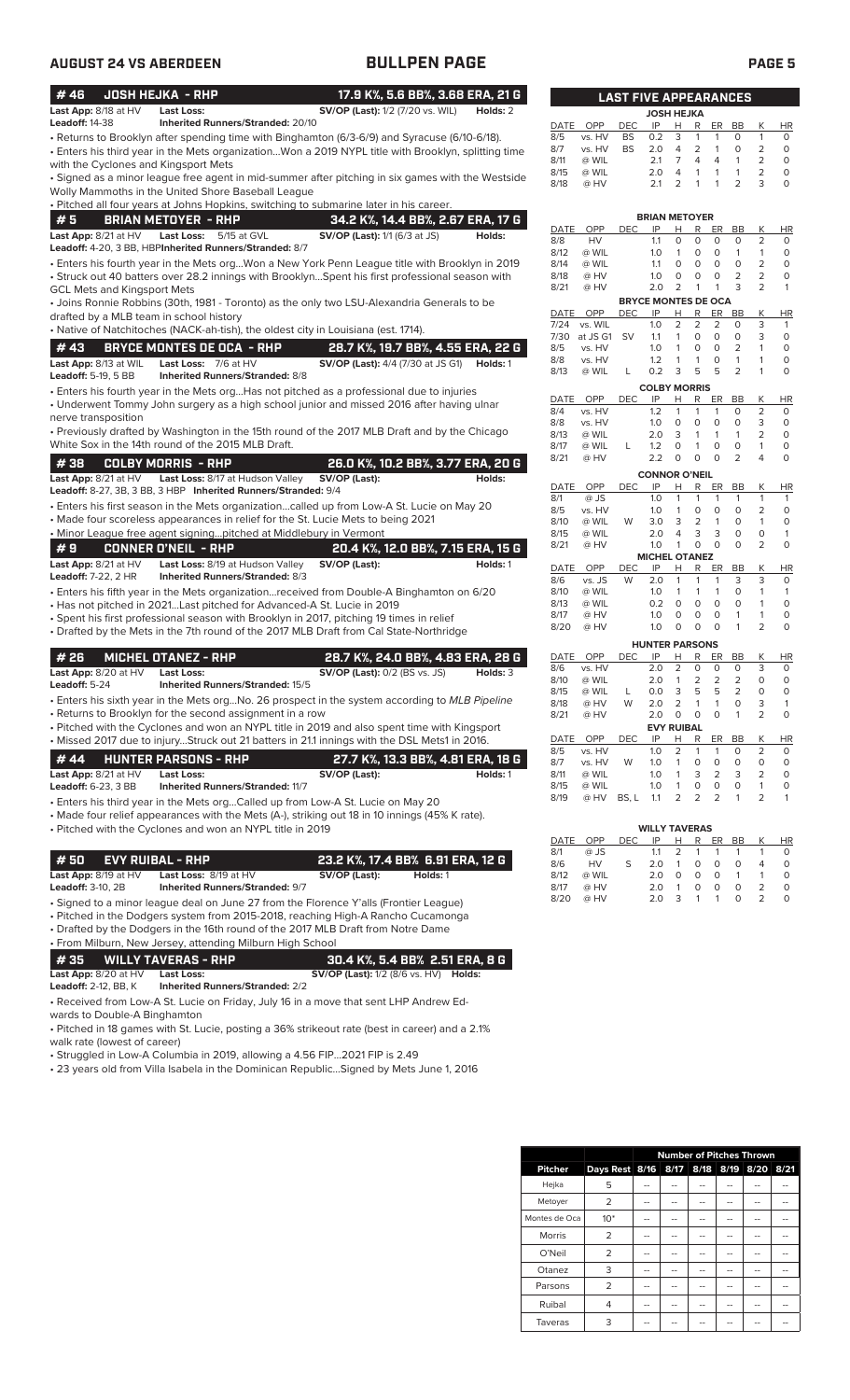### **AUGUST 24 VS ABERDEEN HIGH/LOW & CHARTS PAGE 6**

| INDIVIDUAL PITCHING HIGHS                                                 |
|---------------------------------------------------------------------------|
|                                                                           |
|                                                                           |
| Most Home Runs Allowed, Game 4 (2x, Jose Butto, 6/6 at Jersey Shore)      |
| Most Strikeouts, Game, Starter 9 (2x, Connor Grey, 7/16 vs. Jersey Shore) |
|                                                                           |
|                                                                           |
|                                                                           |
|                                                                           |
|                                                                           |
|                                                                           |
|                                                                           |
|                                                                           |
|                                                                           |

| TEAM PITCHING HIGHS                                                          |  |
|------------------------------------------------------------------------------|--|
|                                                                              |  |
|                                                                              |  |
|                                                                              |  |
| Fewest Runs Allowed, Game  0 (3x, last: 7/30 at Jersey Shore G1 - 7 innings) |  |
|                                                                              |  |
|                                                                              |  |
|                                                                              |  |
|                                                                              |  |
|                                                                              |  |
|                                                                              |  |
| Most Strikeouts, Extra Innings  10 (2x, 7/7 at Hudson Valley - 10 innings)   |  |
|                                                                              |  |
| Most Walks Allowed, Extra Innings 6 (6/23 vs. Jersey Shore - 10 innings)     |  |
|                                                                              |  |
|                                                                              |  |
| Most Pitchers Used, Extra Innings 5 (5/23 vs. Hudson Valley - 12 innings)    |  |

| <b>TEAM MISCELLANEOUS</b>                                                          |
|------------------------------------------------------------------------------------|
| Longest Game, Time, Nine-Inning Game 4:15 (8/18 at Hudson Valley)                  |
| Longest Game, Time, Extra-Inning Game3:30 (6/23 vs. Jersey Shore - 10 innings)     |
| Shortest Game, Time Nine-Inning Game.  2:20 (2x, 5/18 vs. HV & 8/14 at Wilmington) |
|                                                                                    |
|                                                                                    |
|                                                                                    |
|                                                                                    |
|                                                                                    |
|                                                                                    |
|                                                                                    |
|                                                                                    |
|                                                                                    |
|                                                                                    |
| RECORD BREAKDOWN                                                                   |
|                                                                                    |

### **OUTFIELD ASSISTS (12) NAME TOTAL (LAST)**

| 7/23 vs. WIL    |
|-----------------|
| $5/21$ vs. $HV$ |
| 5/6 at ASH      |
| 7/6 at HV       |
|                 |

| <b>UNIFORM RECORDS</b>   |          |
|--------------------------|----------|
| <b>Home White</b>        | $7 - 5$  |
| <b>Road Gray</b>         | 15-32    |
| <b>Championship Gold</b> | $9 - 12$ |
| <b>Coney Island</b>      | $0 - 2$  |
| Los Jefes                | $1 - 0$  |
|                          |          |
|                          |          |
|                          |          |
|                          |          |
|                          |          |

| ST)      |                               |  |
|----------|-------------------------------|--|
| HV       |                               |  |
| /IL      |                               |  |
| ٦V<br>SĤ |                               |  |
| ۲V       |                               |  |
|          |                               |  |
|          |                               |  |
|          |                               |  |
|          |                               |  |
|          |                               |  |
|          |                               |  |
|          |                               |  |
|          |                               |  |
|          |                               |  |
|          |                               |  |
|          |                               |  |
|          |                               |  |
|          | Score 4 or More Runs 31-18    |  |
|          |                               |  |
|          |                               |  |
|          | Do Not Allow a Home Run 18-18 |  |
|          | Hit More Home Runs 20-10      |  |
|          | Opponent Hits More HRs3-24    |  |
|          |                               |  |
|          |                               |  |
|          |                               |  |
|          |                               |  |
|          |                               |  |
|          |                               |  |
|          |                               |  |
|          |                               |  |
|          | Opponent Scores First 11-40   |  |
|          |                               |  |
|          |                               |  |
|          |                               |  |
|          |                               |  |
|          |                               |  |
|          |                               |  |
|          |                               |  |
|          | Last Game of Series  6-8      |  |
|          |                               |  |
|          |                               |  |
|          |                               |  |

**Name Umpire Date** Joe GenordDylan Bradley 7/9 at HV Ed Blankmeyer Joe Belangia 7/11 at HV Ed BlankmeyerRay Valero 8/20 at HV Ronny MauricioRay Valero 8/20 at HV

### **MISC. WINS**

|  | Come from Behind Wins 14 (8/18 at HV) |
|--|---------------------------------------|
|  |                                       |
|  |                                       |

| INDIVIDUAL BATTING HIGHS                                                    |
|-----------------------------------------------------------------------------|
|                                                                             |
|                                                                             |
|                                                                             |
|                                                                             |
|                                                                             |
| Most Triples, Game1 (20x, last: Jaylen Palmer, 8/19 at Hudson Valley)       |
| Most Home Runs, Game2 (6x, Francisco Alvarez, 7/31 at Jersey Shore)         |
| Home Runs, Consecutive Games Three games (2x, last: Luke Ritter, 6/18-6/21) |
|                                                                             |
|                                                                             |
|                                                                             |
|                                                                             |
|                                                                             |
| Most Strikeouts, Game 4 (15x, Francisco Alvarez, 8/8 vs. Hudson Valley)     |
|                                                                             |
| Most Extra-Base Hits, Game 3 (3x, Cody Bohanek, 6/15 at Wilmington)         |
|                                                                             |
| <b>TEAM BATTING HIGHS</b>                                                   |
|                                                                             |
|                                                                             |
|                                                                             |
|                                                                             |
|                                                                             |
|                                                                             |
|                                                                             |
|                                                                             |
|                                                                             |
|                                                                             |
|                                                                             |
|                                                                             |
|                                                                             |
|                                                                             |
|                                                                             |
|                                                                             |
| Most Strikeouts, Extra Innings 15 (5/23 vs. Hudson Valley - 12 innings)     |
|                                                                             |
|                                                                             |
| $100 \text{ F}$ $100 \text{ m}$ $100 \text{ m}$                             |

Lob, Extra Innings.<br>Most Double Plays Hit into, Game....... .3 (5x, 7/7 at Hudson Valley - 10 innings)

### **FIELDING**

Most Errors, Team, Game...............................................................................6 (5/7 at Asheville) Most Errors, Individual, Game....... 2 (7x, last: Ronny Mauricio, 7/30 at Jersey Shore G2) Most Double Plays Turned, Nine-Inning Game.......................... 3 (5/19 vs. Hudson Valley) Consecutive Errorless Games, Team...

### **STARTERS BY POSITION**

**C-** Alvarez (36), Mena (22), Uriarte (19), Senger (9), Gaddis (5), Campos (1)

**1B-** Genord (49), Vasquez (31), Ritter (6), Bohanek (4), Winaker (2), Martinez (1)

**2B-** Ritter (41), Gonzalez (30), Walters (12), Fermin (4), Peroza (2), Tiberi (1), Struble (1), McNeil (1), Bohanek (1)

**3B-** Baty (41), Bohanek (20), Peroza (13), Tiberi (7), Fermin (7), Gaddis (1), Gonzalez (1), Palmer (1)

- **SS-** Mauricio (74), Bohanek (6), Gonzalez (6), Walters (4), Fermin (3)
- **LF-** Duplantis (44), Tiberi (12), Suozzi (9), Ashford (8), Vasquez (7), Bohanek (4), Baty (3), Murphy (2), Palmer (1), Winaker (1), Kleszcz (1), Struble (1)

**CF-** Duplantis (40), Hernandez (23), Palmer (12), Mangum (8), Hernandez (8), Molina (6), Ota (2), Murphy (2), Ashford (1)

**RF-** Ashford (38), Struble (15), Molina (10), Kleszcz (6), Bohanek (5), Winaker (4), Martinez (3), Hernandez (4), Murphy (4), Ota (1), Suozzi (1), Palmer (1)

**DH-** Alvarez (28), Mauricio (10), Genord (8), Vasquez (8), Baty (7), Ritter (4), Ashford (3), Bohanek (3), Tiberi (3), Hernandez (3), Gaddis (2), Peroza (2), Senger (2), Mena (2), Walters (2), Fermin (2), Mangum (1), Struble (1), Titus (1), Gonzalez (1)

### **STARTERS BY BATTING ORDER**

**1st -** Duplantis (75), Palmer (4). Bohanek (4), Struble (3), Tiberi (2), Mangum (2), Ashford (1), McNeil (1)

**2nd -** Bohanek (18), Fermin (15), Mauricio (11), Palmer (10), Duplantis (8), Ashford (6), Gonzalez (6), Mangum (5), Winaker (4), Tiberi (3), Struble (3), Walters (2), Alvarez (2), Ritter (1)

**3rd -** Mauricio (74), Baty (15), Alvarez (2), Martinez (1)

**4th-** Baty (37), Alvarez (33), Ritter (9), Vasquez (9), Genord (2), Martinez (2)

**5th-** Alvarez (26), Vasquez (25), Ritter (14), Bohanek (5), Genord (5), Senger (4), Ashford (4), Gonzalez (3), Ota (2), Peroza (2), Fermin (1), Hernandez (1),

**6th-** Ritter (18), Genord (18), Ashford (13), Peroza (10), Bohanek (7), Gonzalez (7), Hernandez (3), Senger (3), Mena (2), Winaker (2), Kleszcz (2), Vasquez (1), Fermin (1), Ota (1), Suozzi (1) Tiberi (1), Uriarte (1)

**7th-** Genord (24), Ashford (12), Gonzalez (12), Ritter (7), Tiberi (5), Vasquez (4), Bohanek (4), Peroza (3), Ashford (3), Senger (3), Uriarte (3), Hernandez (2), Kleszcz (2), Walters (2), Mer (2), Suozzi (1), Winaker (1), Gaddis (1), Murphy (1)

**8th-** Tiberi (11), Hernandez (10), Genord (9), Ashford (9), Uriarte (8), Mena (8), Vasquez (6), Walters (6), Gonzalez (5), Gaddis (4), Bohanek (3), Murphy (3), Suozzi (2), Kleszcz (2), Ritter (1), Peroza (1), Senger (1), Molina (1), Struble (1), Titus (1)

**9th-** Molina (16), Hernandez (14), Mena (11), Struble (8), Walters (7), Uriarte (7), Suozzi (6), Gad-

| dis (5), Gonzalez (4), Murphy (3), Bohanek (3), Mangum (2), Kleszcz (2), Campos (1), Tiberi (1) |                |    |            |            |    |                |    |                          |    |                 |                  |
|-------------------------------------------------------------------------------------------------|----------------|----|------------|------------|----|----------------|----|--------------------------|----|-----------------|------------------|
| <b>CATCHERS STEALING</b>                                                                        |                |    |            |            |    |                |    | <b>MULTI-RUN INNINGS</b> |    |                 |                  |
| <b>Name</b>                                                                                     | CS             |    | <b>ATT</b> | <b>PCT</b> |    | <b>Runs</b>    |    | <b>Times</b>             |    |                 | Last             |
| Alvarez                                                                                         | 14             |    | 53         | 26%        |    |                |    |                          |    |                 | 8th, 8/18 at HV  |
| Gaddis                                                                                          | Ω              |    | 4          | 0%         |    | 6              |    | 3                        |    |                 | 4th, 8/10 at WIL |
| Mena                                                                                            | 4              |    | 32         | 13%        |    | 5              |    |                          |    | 6th, 8/6 vs. HV |                  |
| Senger                                                                                          | $\overline{2}$ |    | 10         | 20%        |    | 4              |    | 9                        |    |                 | 1st. 8/21 at HV  |
| Uriarte                                                                                         | 11             |    | 31         | 35%        |    | 3              |    | 30                       |    |                 | 6th, 8/18 at HV  |
| Team                                                                                            | 31             |    | 133<br>23% |            |    | $\overline{2}$ |    | 53                       |    |                 | 9th, 8/12 at WIL |
|                                                                                                 | 1              | 2  | з          | 4          | 5  | 6              | 7  | 8                        | 9  | $10+$           | <b>TOTALS</b>    |
| <b>OPPONENTS</b>                                                                                | 54             | 64 | 67         | 54         | 45 | 57             | 42 | 52                       | 28 | 6               | 445              |
| <b>BKLYN</b>                                                                                    | 43             | 35 | 42         | 54         | 41 | 59             | 47 | 64                       | 24 | 6               | 403              |

# **EJECTIONS**

Extra Innings. vs. LHP Starters.......................................14-16 vs. RHP Starters ...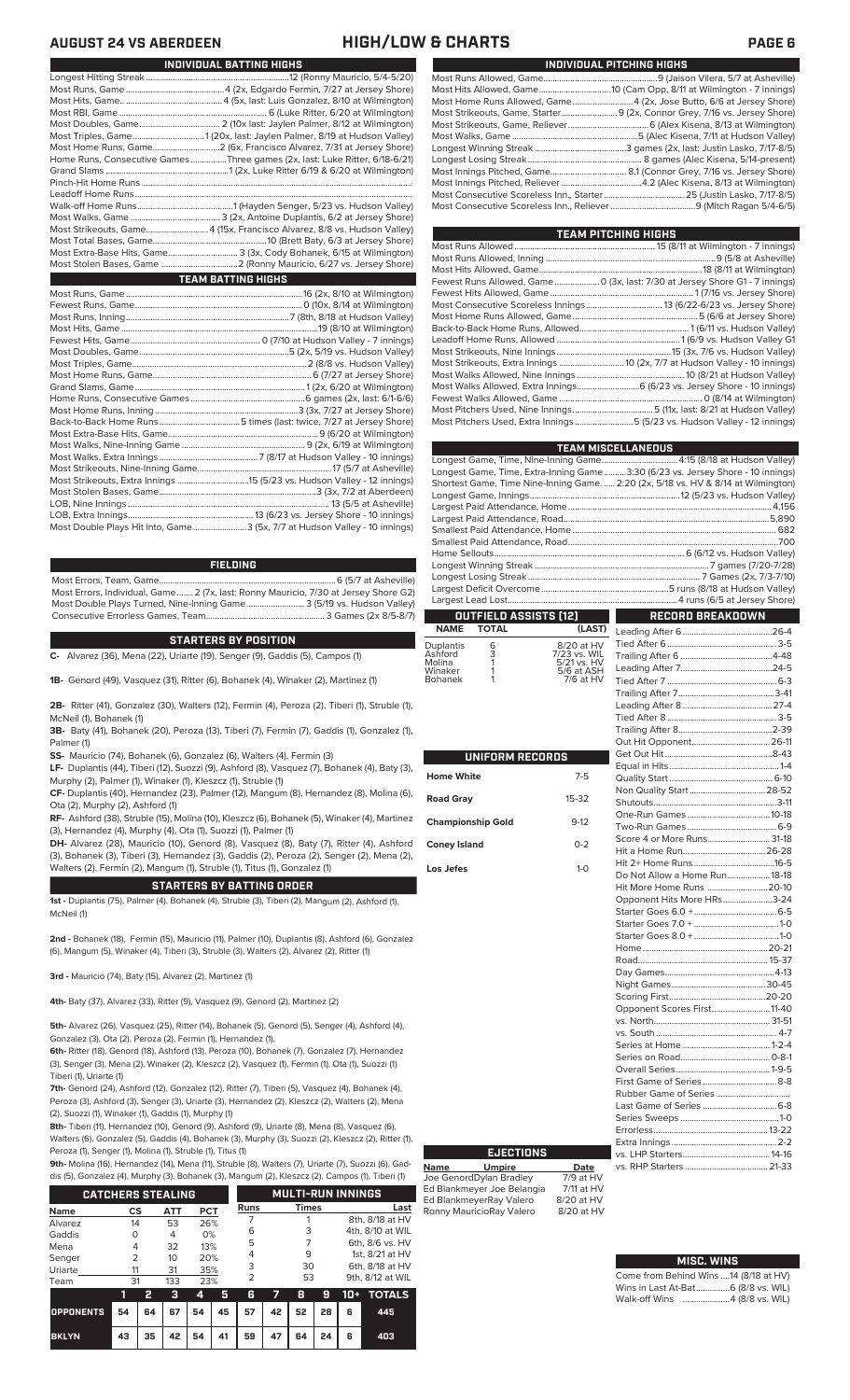### **AUGUST 24 VS ABERDEEN GAME BY GAME RESULTS**

|--|

|              | <b>GAME-BY-GAME RESULTS</b> |                                              |                |                     |                    |                  |                    |                                                                         |                                                 |                                           |              |                   |
|--------------|-----------------------------|----------------------------------------------|----------------|---------------------|--------------------|------------------|--------------------|-------------------------------------------------------------------------|-------------------------------------------------|-------------------------------------------|--------------|-------------------|
| <b>DATE</b>  | GM#                         | <b>OPPONENT</b>                              | W-L/TIME SCORE |                     | <b>RECORD</b>      | POSITION         | GA/GB              | <b>WINNING PITCHER</b>                                                  | <b>LOSING PITCHER</b>                           | <b>SAVE</b>                               | <b>TIME</b>  | <b>ATTENDANCE</b> |
| 5/4          | $\mathbf{1}$                | at Asheville                                 | W              | $8 - 2$             | $1 - 0$            | T <sub>1st</sub> | $+1$               | Josh Walker (1-0)                                                       | Blair Henley (0-1)                              |                                           | 3:16         | 1,200             |
| 5/5          | $\overline{2}$              | at Asheville                                 | L              | $6-1$               | $1 - 1$            | T2nd             | $-1$               | Chandler Casey (1-0)                                                    | Jose Butto (1-0)                                |                                           | 3:26         | 1,200             |
| 5/6          | 3                           | at Asheville                                 | L              | $11 - 4$            | $1 - 2$            | T3rd             | $-2$               | Matt Ruppenthal (1-0)                                                   | Oscar Rojas (0-1)                               |                                           | 3:10         | 1,200             |
| 5/7          | 4                           | at Asheville                                 | L              | $13 - 7$            | $1 - 3$            | T3rd             | -3                 | R.J. Freure (1-0)                                                       | Jaison Vilera (0-1)                             |                                           | 3:44         | 1,200             |
| 5/8          | 5                           | at Asheville                                 | W              | $16-12$             | $2 - 3$            | T3rd             | -3                 | Alec Kisena (1-0)                                                       | Juan Pablo Lopez (1-0)                          |                                           | 3:52         | 1,200             |
| 5/9          |                             | at Asheville                                 |                |                     |                    |                  |                    | Cancelled due to non-COVID-related illness                              |                                                 |                                           |              |                   |
| 5/10         |                             | OFF DAY                                      |                |                     |                    |                  |                    |                                                                         |                                                 |                                           |              |                   |
| 5/11         | 6                           | at Greenville                                | W              | $6-1$               | $3-3$              | 2nd              | $-2.5$             | Josh Walker (2-0)                                                       | Jay Groome (0-2)                                |                                           | 3:00         | 1,995             |
| 5/12         | $\overline{7}$              | at Greenville                                | W              | $3 - 2$             | $4 - 3$            | 2 <sub>nd</sub>  | $-1.5$             | Brian Metoyer (1-0)                                                     | Yusniel Padron-Artilles (0-2)                   | Mitch Ragan (1)                           | 3:14         | 1,819             |
| 5/13         | 8                           | at Greenville                                | L              | $8 - 2$             | $4 - 4$            | 2 <sub>nd</sub>  | $-2.5$             | Chris Murphy (1-1)                                                      | Oscar Rojas (0-2)                               |                                           | 3:21         | 2,485             |
| 5/14<br>5/15 | 9<br>10                     | at Greenville<br>at Greenville               | L<br>L         | $5-1$<br>$8 - 4$    | $4 - 5$<br>$4-6$   | 4th<br>4th       | $-2.5$<br>$-3.5$   | Brayan Bello (2-0)<br>Yorvin Pantoja (1-0)                              | Alec Kisena (1-1)<br>Brian Metoyer (1-1)        |                                           | 2:54<br>2:52 | 2,732<br>2,883    |
| 5/16         | 11                          | at Greenville                                | L              | $10-9$              | $4 - 7$            | 4th              | $-3.5$             | Jake Wallace (1-0)                                                      | Eric Orze (0-1)                                 |                                           | 3:09         | 2,818             |
| 5/17         |                             | OFF DAY                                      |                |                     |                    |                  |                    |                                                                         |                                                 |                                           |              |                   |
| 5/18         | 12                          | <b>Hudson Valley</b>                         | L              | $4 - 3$             | $4 - 8$            | 5th              | $-4.5$             | Zach Greene (1-1)                                                       | Andrew Edwards (0-1)                            |                                           | 2:29         | 1,315             |
| 5/19         | 13                          | <b>Hudson Valley</b>                         | W              | $14-0$              | $5-8$              | 5th              | $-3.5$             | Allan Winans (1-0)                                                      | Jhony Brito (0-1)                               |                                           | 3:01         | 810               |
| 5/20         | 14                          | <b>Hudson Valley</b>                         | L              | $6-1$               | $5-9$              | 5th              | $-3.5$             | Luis Medina (2-0)                                                       | Jaison Vilera (0-2)                             |                                           | 2:42         | 682               |
| 5/21         | 15                          | <b>Hudson Valley</b>                         | W              | 4-1                 | $6-9$              | 5th              | $-3.5$             | Josh Walker (3-0)                                                       | Josh Maciejewski (2-1)                          | Eric Orze (1)                             | 2:33         | 998               |
| 5/22         | 16                          | <b>Hudson Valley</b>                         | L              | $5-3$               | $6-10$             | 5th              | $-4.5$             | Ken Waldichuk (1-0)                                                     | Cam Opp (0-1)                                   |                                           | 3:14         | 1,624             |
| 5/23         | 17                          | <b>Hudson Valley</b>                         | W              | $6-5(12)$           | $7-10$             | 5th              | $-3.5$             | Josh Hejka (1-0)                                                        | Zach Greene (1-2)                               |                                           | 3:24         | 1,261             |
| 5/24         |                             | OFF DAY                                      |                |                     |                    |                  |                    |                                                                         |                                                 |                                           |              |                   |
| 5/25         | 18                          | Aberdeen                                     | L              | $8-1$               | $7 - 11$           | 5th              | $-4.5$             | Drew Rom (2-0)                                                          | Oscar Rojas (0-3)                               |                                           | 2:52         | 861               |
| 5/26         | 19                          | Aberdeen                                     |                |                     |                    |                  |                    | 5/26 game postponed due to rain, makeup scheduled for doubleheader 5/27 |                                                 |                                           |              |                   |
| 5/27         | 19                          | Aberdeen                                     | L              | $6-2(7)$            | $7-12$             | 5th              | $-5.5$             | Grayson Rodriguez (3-0)                                                 | Jaison Vilera (0-3)                             |                                           | 2:14         |                   |
|              | 20                          | Aberdeen                                     | L              | $10-1(7)$           | $7-13$             | 5th              | $-6.5$             | Morgan McSweeney (2-0)                                                  | Cam Opp (0-2)                                   |                                           | 2:37         | 926               |
| 5/28         | 21                          | Aberdeen                                     |                |                     |                    |                  |                    | 5/28 game postponed due to rain, makeup scheduled for doubleheader 8/25 |                                                 |                                           |              |                   |
| 5/29         | 21                          | Aberdeen                                     | L              | $4-1$               | $7-14$             | 5th              | $-7.5$             | <b>Garrett Stallings (3-1)</b>                                          | Alec Kisena (1-2)                               | Connor Gillispie (1)                      | 2:52         | 1,509             |
| 5/30<br>5/31 | 22                          | Aberdeen<br>OFF DAY                          |                |                     |                    |                  |                    | 5/30 game posted to a later date to be determined                       |                                                 |                                           |              |                   |
|              |                             |                                              |                |                     |                    |                  |                    | MAY [7-14]                                                              |                                                 |                                           |              |                   |
| 6/1          | 22                          | at Jersey Shore                              | W              | $11 - 5$            | $8-14$             | T4th             | $-7.5$             | Jose Butto (1-1)                                                        | Josh Hendrickson (0-1)                          |                                           | 3:03         | 2,077             |
| 6/2          | 23                          | at Jersey Shore                              | L              | $4-1$               | $8-15$             | 5th              | $-8.5$             | Carlo Reyes (1-0)                                                       | Justin Lasko (0-1)                              | Blake Brown (1)                           | 2:44         | 1,591             |
| 6/3          | 24                          | at Jersey Shore                              | W              | $6 - 4$             | $9 - 15$           | 4th              | $-8.5$             | Bryce Montes de Oca (1-0)                                               | Jack Perkins (0-1)                              | Brian Metoyer (1)                         | 3:15         | 1,473             |
| 6/4          | 25                          | at Jersey Shore                              | L              | $5-4(7)$            | $9-16$             | 5th              | $-9.0$             | Aneurys Zabala (2-2)                                                    | Allan Winans (1-1)                              |                                           | 2:12         | 2,399             |
| 6/5          | 26                          | at Jersey Shore                              | L              | $5 - 4$             | $9 - 17$           | 5th              | $-9.0$             | Mike Adams (1-1)                                                        | Mitch Ragan (0-1)                               |                                           | 2:36         | 2,122             |
| 6/6          | 27                          | at Jersey Shore                              | L              | $11-6$              | $9-18$             | 5th              | $-9.5$             | Nick Lackney (1-0)                                                      | Jose Butto (1-2)                                |                                           | 3:31         | 2,041             |
| 6/7          |                             | OFF DAY                                      |                |                     |                    |                  |                    |                                                                         |                                                 |                                           |              |                   |
| 6/9          | 28                          | <b>Hudson Valley</b>                         | L              | $3-2(7)$            | $9-19$             | 5th              | $-10.5$            | Tanner Myatt (1-0)                                                      | Justin Lasko (0-2)                              | Justin Wilson (1)                         | 2:22         |                   |
|              | 29                          | <b>Hudson Valley</b>                         | W              | $5-3(7)$            | 10-19              | 5th              | $-9.5$             | Eric Orze (1-1)                                                         | Luis Medina (2-1)                               | Bryce Montes de Oca (1)                   | 2:02         | 1,211             |
| 6/10         | 30                          | <b>Hudson Valley</b>                         | L              | $1-0$               | 10-20              | 5th              | $-9.5$             | <b>Barrett Loseke (2-1)</b>                                             | Cam Opp (0-3)                                   | Zach Greene (1)                           | 2:37         | 1,396             |
| 6/11         | 31                          | <b>Hudson Valley</b>                         | г              | 8-0                 | 10-21              | 5th              | $-9.5$             | Ken Waldichuk (2-0)                                                     | Jaison Vilera (0-4)                             |                                           | 3:06         | 1,597             |
| 6/12         | 32                          | <b>Hudson Valley</b><br><b>Hudson Valley</b> | г<br>г         | $5-4$<br>$5-0$      | 10-22<br>$10 - 23$ | 5th              | $-9.5$<br>$-9.5$   | Nelson Alvarez (2-0)                                                    | Bryce Montes de Oca (1-1)<br>Allan Winans (1-2) | Justin Wilson (2)                         | 3:22<br>2:50 | 2,194<br>1,749    |
| 6/13<br>6/14 | 33                          | OFF DAY                                      |                |                     |                    | 5th              |                    | Hayden Wesneski (1-1)                                                   |                                                 |                                           |              |                   |
| 6/15         | 34                          | at Wilmington                                | W              | $3-1$               | $11 - 23$          | 5th              | $-8.5$             | Brian Metoyer (2-1)                                                     | Zach Brzykcy (2-1)                              | Andrew Edwards (1)                        | 2:21         | 1,188             |
| 6/16         | 35                          | at Wilmington                                | L              | $5 - 2$             | $11 - 24$          | 5th              | $-9.5$             | Amos Willingham (1-0)                                                   | Eric Orze (1-2)                                 | Reid Schaller (3)                         | 2:51         | 700               |
| 6/17         | 36                          | at Wilmington                                | L              | $8-4$               | $11 - 25$          | 5th              | $-10.5$            | Joan Adon (3-1)                                                         | Alec Kisena (1-3)                               |                                           | 2:54         | 1,009             |
| 6/18         | 37                          | at Wilmington                                | W              | $7-5$               | $12 - 25$          | 5th              | $-10$              | Mitch Ragan (1-1)                                                       | Reid Schaller (1-1)                             |                                           | 2:52         | 2,565             |
| 6/19         | 38                          | at Wilmington                                | L              | $9 - 8$             | 12-26              | 5th              | $-11$              | Christian Vann (2-0)                                                    | Andrew Edwards (0-2)                            |                                           | 3:26         | 1,899             |
| 6/20         | 39                          | at Wilmington                                | W              | $13-1$              | 13-26              | 5th              | $-11$              | Justin Lasko (1-2)                                                      | Alfonso Hernanndez (0-1)                        |                                           | 2:44         | 2,722             |
| 6/21         |                             | OFF DAY                                      |                |                     |                    |                  |                    |                                                                         |                                                 |                                           |              |                   |
| 6/22         | 40                          | <b>Jersey Shore</b>                          | L              | $7-5$               | 13-27              | 5th              | $-12$              | <b>Manuel Silva (1-0)</b>                                               | Jaison Vilera (0-5)                             | Aneurys Zabala (3)                        | 3:01         | 2,307             |
| 6/23         | 41                          | <b>Jersey Shore</b>                          | W              | 3-2 (10)            | 14-27              | 5th              | -12                | Mitch Ragan (2-1)                                                       | Andrew Brown (2-2)                              |                                           | 3:30         | 1,595             |
| 6/24         | 42                          | <b>Jersey Shore</b>                          | г              | $3-0$               | 14-28              | 5th              | $-13$              | Kevin Gowdy (2-3)                                                       | Jose Butto (1-3)                                | Blake Brown (2)                           | 2:52         | 1,906             |
| 6/25         | 43                          | <b>Jersey Shore</b>                          | W              | $7-2$               | 15-28              | 5th              | $-13$              | Cam Opp (1-3)                                                           | Jonathan Hughes (2-3)                           |                                           | 2:44         | 2,194             |
| 6/26         | 44                          | <b>Jersey Shore</b>                          | W              | $8-5$               | 16-28              | 5th              | $-13$              | <b>Michel Otanez (1-0)</b>                                              | Mark Potter (0-2)                               |                                           | 3:13         | 2,363             |
| 6/27         | 45                          | <b>Jersey Shore</b>                          | г              | $3-0$               | 16-29              | 5th              | $-13$              | Dominic Pipkin (2-0)                                                    | Justin Lasko (1-3)                              | Blake Brown (3)                           | 2:43         | 2,253             |
| 6/28         |                             | OFF DAY                                      |                |                     |                    |                  |                    |                                                                         |                                                 |                                           |              |                   |
| 6/29<br>6/30 | 46<br>47                    | at Aberdeen<br>at Aberdeen                   | L<br>L         | $7 - 3$<br>$2-1(7)$ | 16-30<br>16-31     | 5th<br>5th       | $-14$<br>$-14.5$   | Garrett Stallings (4-3)<br>Clayton McGinness (1-1)                      | Alec Kisena (1-4)<br>Jose Butto (1-4)           | Garrett Farmer (4)<br>Logan Gillaspie (1) | 2:40<br>1:53 | 1,347             |
|              | 48                          | at Aberdeen                                  | W              | $7-6(7)$            | $17 - 31$          | 5th              | $-14.5$            | Jaison Vilera (1-5)                                                     | Kade Strowd (0-2)                               | Mitch Ragan (2)                           | 2:31         | 2,405             |
|              |                             |                                              |                |                     |                    |                  |                    | <b>JUNE [10-17]</b>                                                     |                                                 |                                           |              |                   |
| 7/1          | 49                          | at Aberdeen                                  | L              | $2-0(6)$            | 17-32              | 5th              | $-15$              | Drew Rom (5-0)                                                          | Cam (1-4)                                       |                                           | 1:50         | 1,077             |
| 7/2          | 50                          | at Aberdeen                                  | W              | $6 - 5$             | 18-32              | 5th              | $-14$              | Colby Morris (1-0)                                                      | Connor Gillispie (4-4)                          | Bryce Montes de Oca (2)                   | 3:56         | 2,004             |
| 7/3          | 51                          | at Aberdeen                                  | L              | $4 - 3$             | 18-33              | 5th              | $-14.5$            | Xavier Moore (1-0)                                                      | Mitch Ragan (2-2)                               |                                           | 3:00         | 4,668             |
| 7/4          | 52                          | at Aberdeen                                  | L              | $7 - 2$             | 18-34              | 5th              | $-15.5$            | Garrett Stallings (5-3)                                                 | Alec Kisena (1-5)                               |                                           | 2:31         | 3,001             |
| 7/5          |                             | OFF DAY                                      |                |                     |                    |                  |                    |                                                                         |                                                 |                                           |              |                   |
| 7/6          | 53                          | at Hudson Valley                             | L              | $9 - 7$             | 18-35              | 5th              | $-16.5$            | Charlie Ruegger (4-4)                                                   | Bryce Montes de Oca (1-2)                       | Derek Craft (2)                           | 3:15         | 1,687             |
| 7/7          | 54                          | at Hudson Valley                             | L              | $3-2(10)$           | 18-36              | 5th              | $-17.5$            | Barrett Loseke (3-1)                                                    | Josh Hejka (1-1)                                |                                           | 2:55         | 2,688             |
| 7/8          | 55                          | at Hudson Valley 7:05 p.m.                   |                |                     |                    |                  |                    | Game postponed due to rain, doubleheader scheduled for 7/10             |                                                 |                                           |              |                   |
| 7/9          | 55                          | at Hudson Valley                             | L              | $6 - 4$             | 18-37              | 5th              | $-18.5$            | Jhony Brito (3-3)                                                       | Cam Opp (1-5)                                   |                                           | 3:06         | 3,896             |
| 7/10         | 56                          | at Hudson Valley                             | L              | $7-1(7)$            | 18-38              | 5th              | $-19.5$            | Mitch Spence (3-1)                                                      | Connor Grey (0-1)                               |                                           | 2:22         |                   |
| 7/11         | 57                          | at Hudson Valley<br>at Hudson Valley         | L<br>W         | $5-0(7)$<br>$10-3$  | 18-39<br>19-39     | 5th<br>5th       | $-20.5$<br>$-19.5$ | Nick Ernst (4-0)<br>Josh Hejka (2-1)                                    | Justin Lasko (1-4)<br>Shawn Semple (3-1)        |                                           | 2:03<br>3:20 | 3,111<br>2,892    |
|              | 58                          |                                              |                |                     |                    |                  |                    |                                                                         |                                                 |                                           |              |                   |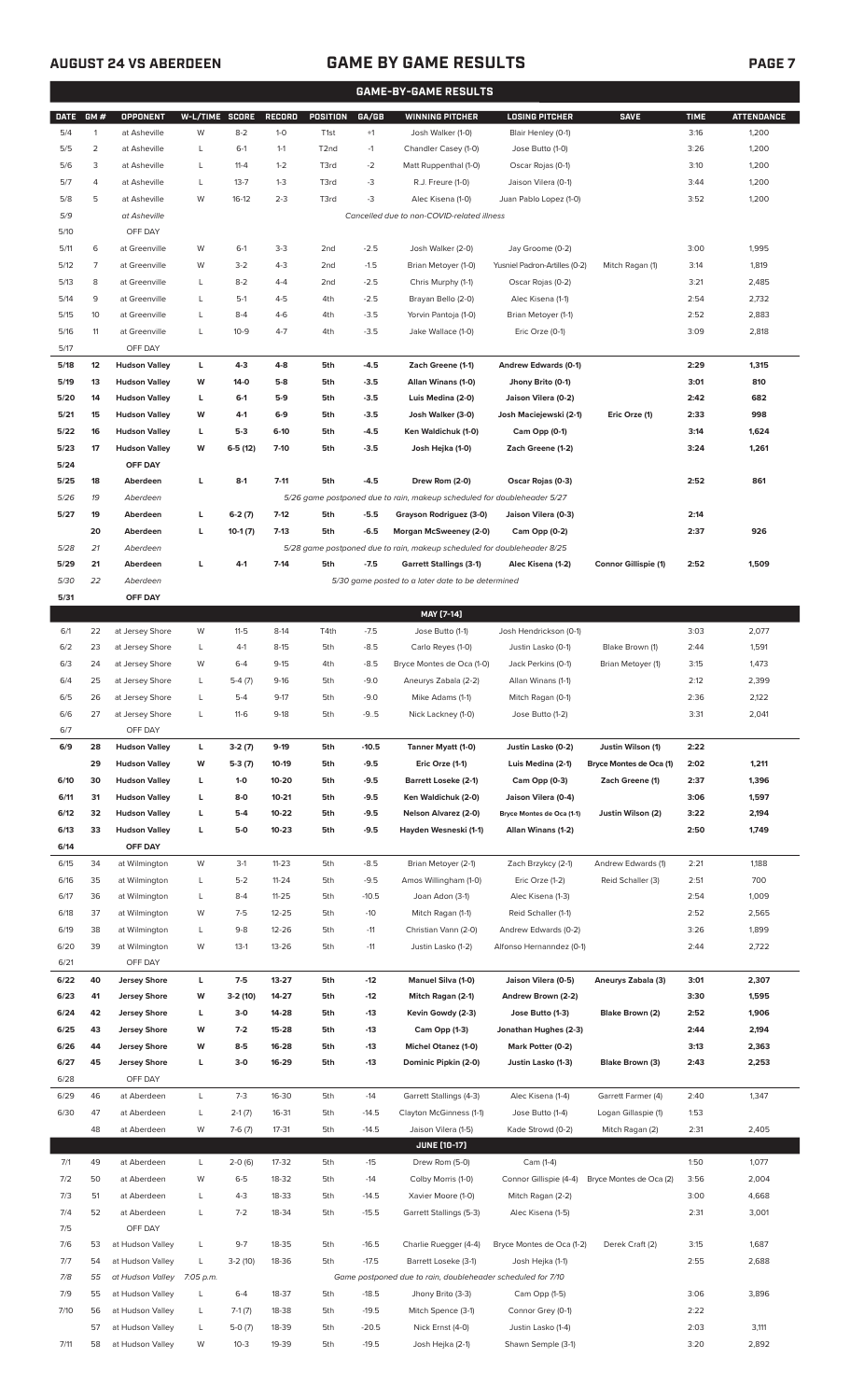### **AUGUST 24 VS ABERDEEN GAME-BY-GAME PAGE 8**

| <b>DATE</b>  | GM# | OPPONENT             | W-L/TIME SCORE |           | RECORD | POSITION | GA/GB   | WINNING PITCHER                                             | <b>LOSING PITCHER</b>        | <b>SAVE</b>               | <b>TIME</b> | <b>ATTENDANCE</b> |
|--------------|-----|----------------------|----------------|-----------|--------|----------|---------|-------------------------------------------------------------|------------------------------|---------------------------|-------------|-------------------|
| 7/12         |     | OFF DAY              |                |           |        |          |         |                                                             |                              |                           |             |                   |
| 7/13         | 59  | <b>Jersey Shore</b>  | W              | $1 - 0$   | 20-39  | 5th      | $-19.5$ | Michel Otanez (2-0)                                         | Blake Brown (0-1)            |                           | 2:34        | 2,681             |
| 7/14         | 60  | <b>Jersey Shore</b>  | L              | $3-2$     | 20-40  | 5th      | $-19.5$ | Carlo Reyes (2-1)                                           | Andrew Edwards (0-3)         |                           | 3:13        | 1,898             |
| 7/15         | 61  | <b>Jersey Shore</b>  | L              | $13-3$    | 20-41  | 5th      | -19     | Dominic Popkin (4-1)                                        | Cam Opp (1-6)                | Aiden Anderson (2)        | 3:24        | 1,595             |
| 7/16         | 62  | <b>Jersey Shore</b>  | W              | $6-1$     | 21-41  | 5th      | -19     | Connor Grey (1-1)                                           | Tom Sutera (0-1)             |                           | 2:50        | 1,949             |
| 7/17         | 63  | <b>Jersey Shore</b>  | W              | $6-1$     | 22-41  | 5th      | -19     | Justin Lasko (2-4)                                          | Kevin Gowdy (3-5)            |                           | 2:56        | 2,422             |
| 7/18         | 64  | <b>Jersey Shore</b>  | L              | $7-1$     | 22-42  | 5th      | $-20$   | Carlo Reyes (3-1)                                           | Alec Kisena (1-6)            | Tyler Burch (3)           | 2:52        | 1,570             |
| 7/19         |     | OFF DAY              |                |           |        |          |         |                                                             |                              |                           |             |                   |
| 7/20         | 65  | Wilmington           | W              | $8-6$     | 23-42  | 5th      | $-20$   | Jaison Vilera (2-5)                                         | Evan Lee (1-3)               | Hejka                     | 3:18        | 1,086             |
| 7/21         | 66  | Wilmington           | W              | $5-3$     | 24-42  | 5th      | $-20$   | <b>Willy Taveras (1-0)</b>                                  | Kyle Hinton (0-1)            | Bryce Montes de Oca (3)   | 2:53        | 1,456             |
| 7/22         | 67  | Wilmington           | W              | $10 - 2$  | 25-42  | 5th      | $-20$   | Justin Lasko (3-4)                                          | Alex Troop (4-4)             |                           | 3:00        | 3,430             |
| 7/23         | 68  | Wilmington           | W              | $5-4$     | 26-42  | 5th      | -19     | J.T. Ginn (1-0)                                             | <b>Mitchell Parker (0-1)</b> |                           |             |                   |
| 7/24         | 69  | Wilmington           | W              | $8-3$     | 27-42  | 5th      | -18     | Mitch Ragan (1-0)                                           | Joan Udon (3-4)              |                           | 3:12        | 2,924             |
| 7/25         | 70  | Wilmington           | W              | $5-4$     | 28-42  | 5th      | $-18$   | <b>Willy Taveras (2-0)</b>                                  | Kyle Hinton (0-2)            |                           | 3:12        | 1,703             |
| 7/26         |     | OFF DAY              |                |           |        |          |         |                                                             |                              |                           |             |                   |
| 7/27         | 71  | at Jersey Shore      | W              | $14-5$    | 29-42  | 5th      | $-17$   | Hunter Parsons (1-0)                                        | Jonathan Hughes (3-5)        |                           | 3:04        | 3,270             |
| 7/28         | 72  | at Jersey Shore      | L              | $3-1$     | 29-43  | 5th      | $-17$   | Jhordany Mezquita (2-5)                                     | Cam Opp (1-7)                | Tyler Burch (4)           | 3:04        | 2,590             |
| 7/29         | 73  | at Jersey Shore      |                |           |        |          |         | Game postponed due to rain, doubleheader scheduled for 7/30 |                              |                           |             |                   |
| 7/30         | 73  | at Jersey Shore      | W              | $4-0(7)$  | 30-43  | 5th      | $-17.5$ | Justin Lasko (4-4)                                          | Dominic Pipkin (4-2)         | Bryce Montes de Oca (4)   | 2:20        |                   |
| 7/30         | 74  | at Jersey Shore      | L              | $3-0(7)$  | 30-44  | 5th      | $-17$   | Ethan Lindow (3-4)                                          | J.T. Ginn (1-1)              |                           | 1:46        | 5,890             |
| 7/31         | 75  | at Jersey Shore      | L              | $4 - 3$   | 30-45  | 5th      | $-18$   | Victor Vargas (1-0)                                         | Alec Kisena (1-7)            | Manuel Silva (2)          | 2:49        | 4,044             |
|              |     |                      |                |           |        |          |         | <b>JULY [13-14]</b>                                         |                              |                           |             |                   |
| 8/1          | 76  | at Jersey Shore      | L              | $4 - 3$   | 30-46  | 5th      | $-19$   | Tom Sutera (2-2)                                            | Conner O'Neil (0-1)          | Blake Brown (5)           | 2:42        | 2,535             |
| 8/2          |     | OFF DAY              |                |           |        |          |         |                                                             |                              |                           |             |                   |
| 8/3          | 77  | <b>Hudson Valley</b> | L              | $5-0$     | 30-47  | 5th      | -20     | Randy Vasquez (2-0)                                         | Jaison Vilera (2-6)          |                           | 3:01        | 1,253             |
| 8/4          | 78  | <b>Hudson Valley</b> | L              | $3-2$     | 30-48  | 5th      | $-21$   | Mitch Spence (4-2)                                          | Cam Opp (1-8)                | Derek Craft (4)           | 2:58        | 2,611             |
| 8/5          | 79  | <b>Hudson Valley</b> | L              | $5-3$     | 30-49  | 5th      | $-22$   | Anderson Munoz (1-0)                                        | Justin Lasko (4-5)           | <b>Carlos Espinal (1)</b> | 3:34        | 1,401             |
| 8/6          | 80  | <b>Hudson Valley</b> | W              | $9-6$     | 31-49  | 5th      | $-21$   | Michel Otanez (3-0)                                         | Matt Sauer (0-1)             | <b>Willy Taveras (1)</b>  | 3:29        | 2,473             |
| 8/7          | 81  | <b>Hudson Valley</b> | W              | $5-4$     | 32-49  | 5th      | -20     | Evy Ruibal (1-0)                                            | <b>Nelson Alvarez (3-2)</b>  | Joe Cavallaro (1)         | 3:10        | 4,156             |
| 8/8          | 82  | <b>Hudson Valley</b> | W              | $5-4$     | 33-49  | 5th      | $-19$   | Colby Morris (2-0)                                          | Derek Craft (1-2)            |                           | 3:05        | 2,942             |
| 8/9          |     | OFF DAY              |                |           |        |          |         |                                                             |                              |                           |             |                   |
| 8/10         | 83  | at Wilmington        | W              | $16 - 5$  | 34-49  | 4th      | $-19$   | Conner O'Neil (1-1)                                         | Mitchell Parker (0-3)        |                           | 3:51        | 985               |
| 8/11         | 84  | at Wilmington        | L              | $15-3(7)$ | 34-50  | 5th      | $-19$   | Joan Adon (5-4)                                             | Cam Opp (1-9)                |                           | 2:40        | 1,711             |
| 8/12         | 85  | at Wilmington        | L              | $5 - 4$   | 34-51  | 5th      | $-20$   | Alfonso Hernandez (3-3)                                     | J.T. Ginn (1-2)              | Davis Moore (1)           | 2:42        | 1,029             |
| 8/13         | 86  |                      | L              | $7 - 4$   | 34-52  | 5th      | $-20$   | Zach Brzykcy (4-3)                                          |                              | Francys Peguero (1)       | 3:25        | 2,164             |
|              |     | at Wilmington        |                |           |        |          |         |                                                             | Bryce Montes de Oca (1-3)    |                           |             |                   |
| 8/14         | 87  | at Wilmington        | L              | $1 - 0$   | 34-53  | 5th      | $-20$   | Alex Troop (7-4)                                            | Luc Rennie (0-1)             | Todd Peterson (1)         | 2:20        | 1,419             |
| 8/15         | 88  | at Wilmington        | L              | $12 - 5$  | 34-54  | 5th      | $-21$   | Malvin Pena (1-3)                                           | Hunter Parsons (1-1)         |                           | 3:21        | 1,666             |
| 8/16         |     | OFF DAY              |                |           |        |          |         |                                                             |                              |                           |             |                   |
| 8/17         | 89  | at Hudson Valley     | L              | $3-2(10)$ | 34-55  | 5th      | $-22$   | Matt Minnick (4-1)                                          | Colby Morris (2-1)           |                           | 3:22        | 2,187             |
| 8/18         | 90  | at Hudson Valley     | W              | $11 - 7$  | 35-55  | 5th      | $-21$   | Hunter Parsons (2-1)                                        | Nelvin Correa (0-2)          |                           | 4:15        | 3,041             |
| 8/19         | 91  | at Hudson Valley     | L              | $7-6$     | 35-56  | 5th      | $-22$   | Charlie Ruegger (5-4)                                       | Evy Ruibal (1-1)             |                           | 3:11        | 2,687             |
| 8/20         | 92  | at Hudson Valley     | L              | $3-1$     | 35-57  | 5th      | $-23$   | Randy Vasquez (3-0)                                         | Alec Kisena (1-8)            | Carlos Espinal (2)        | 2:58        | 3,897             |
| 8/21         | 93  | at Hudson Valley     | L              | $6 - 4$   | 35-58  | 5th      | $-24$   | Mitch Spence (7-2)                                          | Luc Rennie (0-2)             | Derek Craft (7)           | 3:08        | 4,071             |
| 8/22         | 94  | at Hudson Valley     |                |           |        |          |         | Game postponed to 9/8 due to inclement weather              |                              |                           |             |                   |
| 8/23         |     | OFF DAY              |                |           |        |          |         |                                                             |                              |                           |             |                   |
| 8/24         | 95  | Aberdeen             | 7:00 p.m.      |           |        |          |         |                                                             |                              |                           |             |                   |
| 8/25         | 96  | Aberdeen             | 5:30 p.m.      |           |        |          |         |                                                             |                              |                           |             |                   |
|              | 97  | Aberdeen             | DH             |           |        |          |         |                                                             |                              |                           |             |                   |
| 8/26         | 98  | Aberdeen             | 7:00 p.m.      |           |        |          |         |                                                             |                              |                           |             |                   |
| 8/27         | 99  | Aberdeen             | 7:00 p.m.      |           |        |          |         |                                                             |                              |                           |             |                   |
| 8/28         | 100 | Aberdeen             | 6:00 p.m.      |           |        |          |         |                                                             |                              |                           |             |                   |
| 8/29         | 101 | Aberdeen             | 4:00 p.m.      |           |        |          |         |                                                             |                              |                           |             |                   |
| 8/30         |     | OFF DAY              |                |           |        |          |         |                                                             |                              |                           |             |                   |
| 8/31         | 102 | Wilmington           | 6:30 p.m.      |           |        |          |         |                                                             |                              |                           |             |                   |
|              |     |                      |                |           |        |          |         | <b>AUGUST [5-13]</b>                                        |                              |                           |             |                   |
| 9/1          | 103 | Wilmington           | 7:00 p.m.      |           |        |          |         |                                                             |                              |                           |             |                   |
| 9/2          | 104 | Wilmington           | 7:00 p.m.      |           |        |          |         |                                                             |                              |                           |             |                   |
| 9/3          | 105 | Wilmington           | 7:00 p.m.      |           |        |          |         |                                                             |                              |                           |             |                   |
| 9/4          | 106 | Wilmington           | 6:00 p.m.      |           |        |          |         |                                                             |                              |                           |             |                   |
| 9/5          | 107 | Wilmington           | 4:00 p.m.      |           |        |          |         |                                                             |                              |                           |             |                   |
| 9/6          |     | OFF DAY              |                |           |        |          |         |                                                             |                              |                           |             |                   |
| 9/7          | 108 | at Hudson Valley     | 7:05 p.m.      |           |        |          |         |                                                             |                              |                           |             |                   |
| 9/8          | 109 | at Hudson Valley     | 5:05 p.m.      |           |        |          |         |                                                             |                              |                           |             |                   |
|              |     | at Hudson Valley     | DH             |           |        |          |         |                                                             |                              |                           |             |                   |
| 9/9          | 110 | at Hudson Valley     | 7:05 p.m.      |           |        |          |         |                                                             |                              |                           |             |                   |
| 9/10         | 111 |                      | 7:05 p.m.      |           |        |          |         |                                                             |                              |                           |             |                   |
|              |     | at Hudson Valley     |                |           |        |          |         |                                                             |                              |                           |             |                   |
| 9/11<br>9/12 | 112 | at Hudson Valley     | 6:05 p.m.      |           |        |          |         |                                                             |                              |                           |             |                   |
|              | 113 | at Hudson Valley     | 4:35 p.m.      |           |        |          |         |                                                             |                              |                           |             |                   |
| 9/13         |     | OFF DAY              |                |           |        |          |         |                                                             |                              |                           |             |                   |
| 9/14         | 114 | <b>Jersey Shore</b>  | 7:00 p.m.      |           |        |          |         |                                                             |                              |                           |             |                   |
| 9/15         | 115 | <b>Jersey Shore</b>  | 7:00 p.m.      |           |        |          |         |                                                             |                              |                           |             |                   |
| 9/16         | 116 | <b>Jersey Shore</b>  | 7:00 p.m.      |           |        |          |         |                                                             |                              |                           |             |                   |
| 9/17         | 117 | <b>Jersey Shore</b>  | 7:00 p.m.      |           |        |          |         |                                                             |                              |                           |             |                   |
| 9/18         | 118 | <b>Jersey Shore</b>  | 4:00 p.m.      |           |        |          |         |                                                             |                              |                           |             |                   |
| 9/19         | 119 | Jersey Shore         | 1:00 p.m.      |           |        |          |         |                                                             |                              |                           |             |                   |

**SEPTEMBER (0-0)**